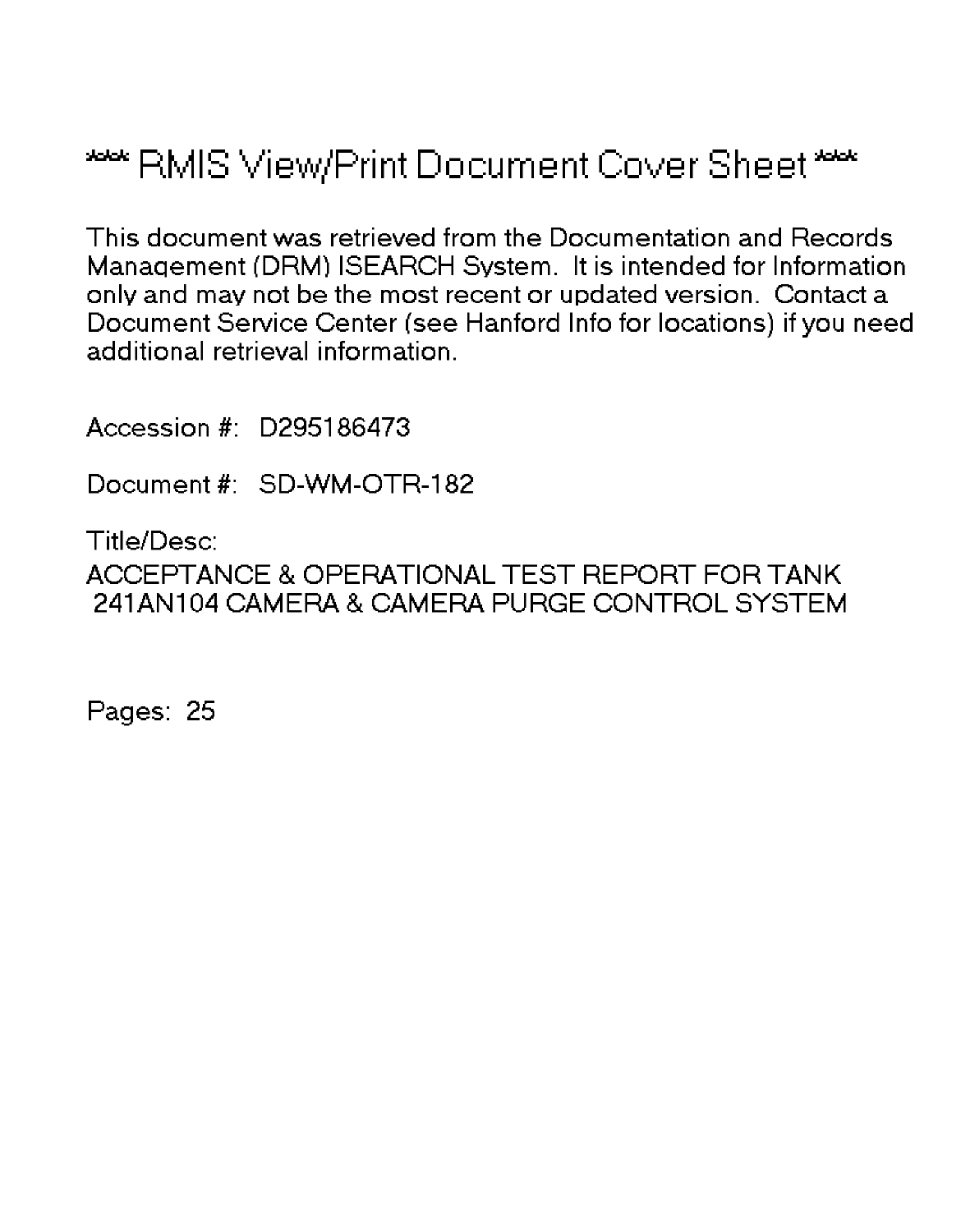|                                                                                                                                     | 6 1993                                                                                                                                                         |                                             | <b>ENGINEERING DATA TRANSMITTAL</b> |                                                                                                             |                                  |                        |                                                                  |                                   | 1. EDT                            | Page 1 of $\frac{1}{2}$                                                    | 601293                             |
|-------------------------------------------------------------------------------------------------------------------------------------|----------------------------------------------------------------------------------------------------------------------------------------------------------------|---------------------------------------------|-------------------------------------|-------------------------------------------------------------------------------------------------------------|----------------------------------|------------------------|------------------------------------------------------------------|-----------------------------------|-----------------------------------|----------------------------------------------------------------------------|------------------------------------|
| 2. To: (Receiving Organization)<br>3. From: (Originating Organization)<br>Distribution<br>Surveillance Systems<br>Engineering/74770 |                                                                                                                                                                |                                             |                                     |                                                                                                             | 4. Related EDT No.:<br>611257    |                        |                                                                  |                                   |                                   |                                                                            |                                    |
| 5. Proj./Prog./Dept./Div.:<br><b>TWRS Design Basis</b><br>Integration                                                               |                                                                                                                                                                |                                             |                                     |                                                                                                             | 6. Cog. Engr.:<br>JL Castleberry |                        |                                                                  | 7. Purchase Order No.:<br>N/A     |                                   |                                                                            |                                    |
|                                                                                                                                     | 8. Originator Remarks:<br>ETN-94-0171                                                                                                                          |                                             |                                     |                                                                                                             |                                  |                        |                                                                  | 9. Equip./Component No.:          | N/A                               |                                                                            |                                    |
|                                                                                                                                     | The attached Acceptance/Operational Test Report for the<br>241-AN-104 Camera System and Purge Control System is being<br>distributed for approval and release. |                                             |                                     |                                                                                                             |                                  |                        |                                                                  | 10. System/Bldg./Facility:        | $241 - AN - 104$                  |                                                                            |                                    |
|                                                                                                                                     | 11. Receiver Remarks:                                                                                                                                          |                                             |                                     |                                                                                                             |                                  |                        |                                                                  | 12. Major Assm. Dwg. No.:         | N/A                               |                                                                            |                                    |
|                                                                                                                                     |                                                                                                                                                                |                                             |                                     |                                                                                                             |                                  |                        |                                                                  |                                   | N/A                               | 13. Permit/Permit Application No.:                                         |                                    |
|                                                                                                                                     |                                                                                                                                                                |                                             |                                     |                                                                                                             |                                  |                        |                                                                  | 14. Required Response Date:       | N/A                               |                                                                            |                                    |
| 15.                                                                                                                                 |                                                                                                                                                                |                                             |                                     | DATA TRANSMITTED                                                                                            |                                  |                        |                                                                  | (F)                               | (G)                               | (H)                                                                        | $\left(1\right)$                   |
| (A)<br>Item<br>No.                                                                                                                  |                                                                                                                                                                | (B) Document/Drawing No.                    | (C)<br>Shoot<br>No.                 | (D)<br>Rev.<br>No.                                                                                          |                                  | <b>Transmitted</b>     | (E) Title or Description of Data                                 | Approval<br>Desig-<br>nator       | Reason<br>for<br>Trans-<br>mittal | Origi-<br>nator<br>Dispo-<br>sition                                        | Receiv-<br>er.<br>Dispo-<br>sition |
| $\mathbf 1$                                                                                                                         | WHC-SD-WM-OTR-182                                                                                                                                              |                                             | a11                                 | Acceptance/Operational Test<br>o<br>Report for Tank 241-AN-104<br>Camera and Camera Purge<br>Control System |                                  |                        |                                                                  | N/A                               | 3                                 | <b>I</b>                                                                   |                                    |
| 16.                                                                                                                                 |                                                                                                                                                                |                                             |                                     |                                                                                                             | KEY.                             |                        |                                                                  |                                   |                                   |                                                                            |                                    |
|                                                                                                                                     | Approval Designator (F)                                                                                                                                        |                                             |                                     | Reason for Transmittal (G)                                                                                  |                                  |                        |                                                                  |                                   | Disposition (H) & (I)             |                                                                            |                                    |
| Sec. 12.7)                                                                                                                          | E. S. Q. D or N/A<br>Isee WHC-CM-3-5.                                                                                                                          | 1. Approval<br>2. Release<br>3. Information | 4 Review                            | 5. Post-Review<br>6. Dist. (Receipt Acknow, Required)                                                       |                                  |                        | 1. Approved<br>2. Approved w/comment<br>3. Disapproved w/comment |                                   |                                   | 4. Reviewed no/comment<br>5. Reviewed w/comment<br>6. Receipt acknowledged |                                    |
| (G)                                                                                                                                 | 17 <sub>1</sub><br>(H)                                                                                                                                         |                                             |                                     | (See Approval Designator for required signatures)                                                           |                                  | SIGNATURE/DISTRIBUTION |                                                                  |                                   |                                   | (G)                                                                        | (H)                                |
| Rea-<br>son                                                                                                                         | Disp.                                                                                                                                                          | (J) Name                                    | (K) Signature                       | (M) MSIN<br>(L) Date                                                                                        |                                  | (J) Name               | (K) Signature                                                    | (L) Date                          | (M) MSIN                          | Rea-<br><b>con</b>                                                         | Diep.                              |
| 1                                                                                                                                   | 1                                                                                                                                                              | Cog.Eng.JL Castleberny<br>Cog. Mgr.TL Moore |                                     |                                                                                                             | ागाज्βद्ग <sub>ा -46</sub>       |                        |                                                                  |                                   |                                   |                                                                            |                                    |
|                                                                                                                                     | QA                                                                                                                                                             |                                             |                                     |                                                                                                             |                                  |                        |                                                                  |                                   |                                   |                                                                            |                                    |
|                                                                                                                                     | Safety                                                                                                                                                         |                                             |                                     |                                                                                                             |                                  |                        |                                                                  |                                   |                                   |                                                                            |                                    |
|                                                                                                                                     | Env.<br>DB Smet                                                                                                                                                |                                             |                                     |                                                                                                             | $N1 - 46$                        |                        |                                                                  |                                   |                                   |                                                                            |                                    |
| 1<br>1                                                                                                                              |                                                                                                                                                                | RS Nicholson                                |                                     | $7 - 16 - 25$ <sub>R1-67</sub>                                                                              |                                  |                        |                                                                  |                                   |                                   |                                                                            |                                    |
| 18.                                                                                                                                 |                                                                                                                                                                | 19.                                         |                                     |                                                                                                             | 20.                              |                        |                                                                  |                                   |                                   | 21. DOE APPROVAL (if required)                                             |                                    |
|                                                                                                                                     | <b>In Castleberry</b>                                                                                                                                          | /16/95                                      |                                     | 1460/95                                                                                                     | <b>TL MA</b>                     |                        | ilocop                                                           | Ctrl. No.<br><del>A</del> pproved | Approved w/comments               |                                                                            |                                    |

BD-7400-172-2 (04/94) GEF097

 $\sim$   $\sim$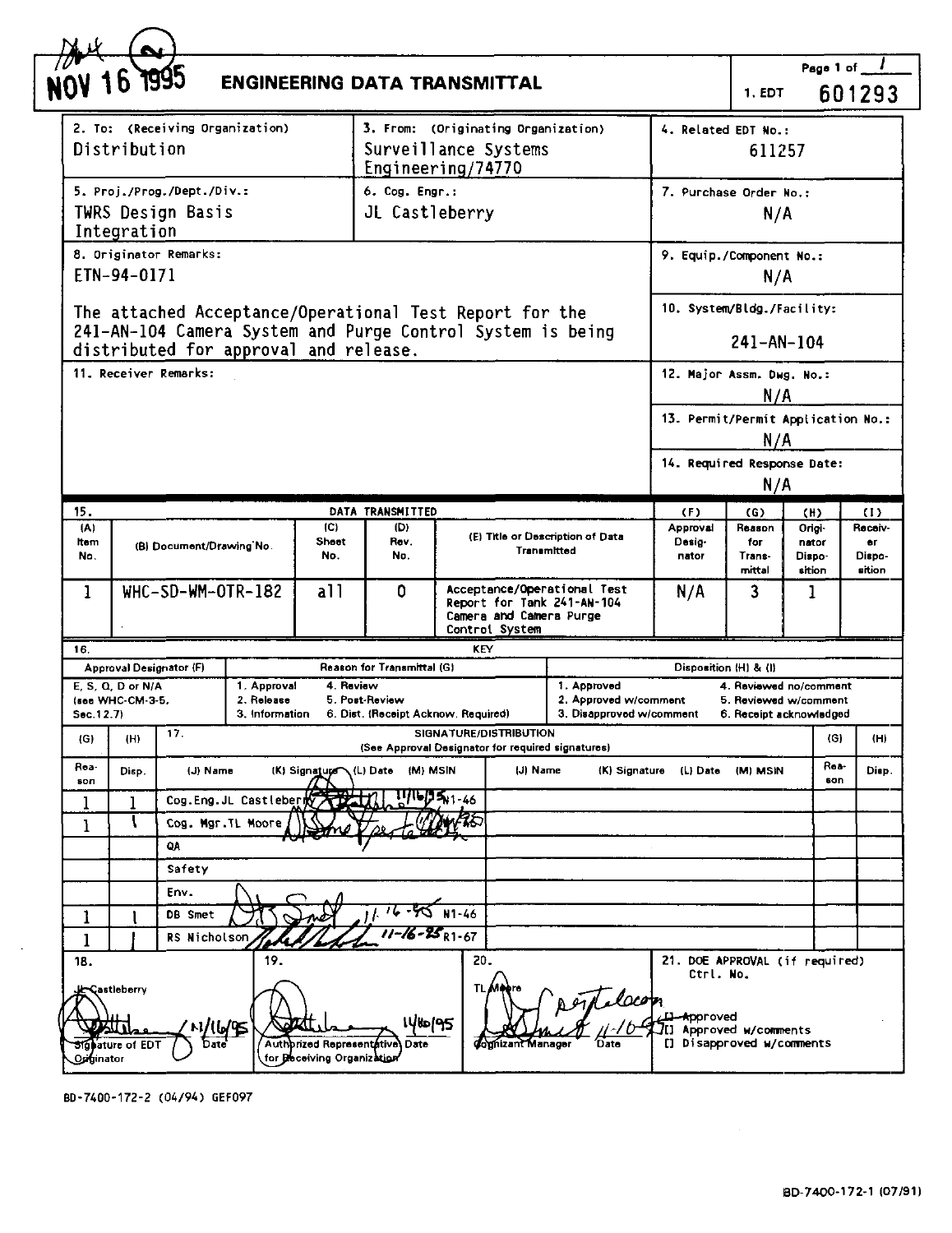**Document Number: WHC-SD-WM-OTR-182, REV 0**

**Document Title: Acceptance/Operational Test Report for Tank 241-AN-104 Camera and Camera Purge Control System**

**Release Date: 11/16/95**

**This document was reviewed following the procedures described in WHC-CM-3-4 and is:**

# **APPROVED FOR PUBLIC RELEASE**

**W H C Information Release Administration Specialist:**

Kara Broz

**TRADEMARK DISCLAIMER. Reference herein to any specific commercial product, process, or service by trade name, trademark, manufacturer, or otherwise, does not necessarily constitute or imply its endorsement, recommendation, or favoring by the United States Government or any agency thereof or its contractors or subcontractors.**

**This report has been reproduced from the best available copy. Available in paper copy.. Printed in the United States of America. To obtain copies of this report, contact:**

**Westinghouse Hanford Company - Document Control Services P.O. Box 1970, Mailstop H6-08, Richland, WA 99352 Telephone: (509) 372-2420; Fax: (509) 376-4989**

**A-6001-400.2 (09/94) UEF256**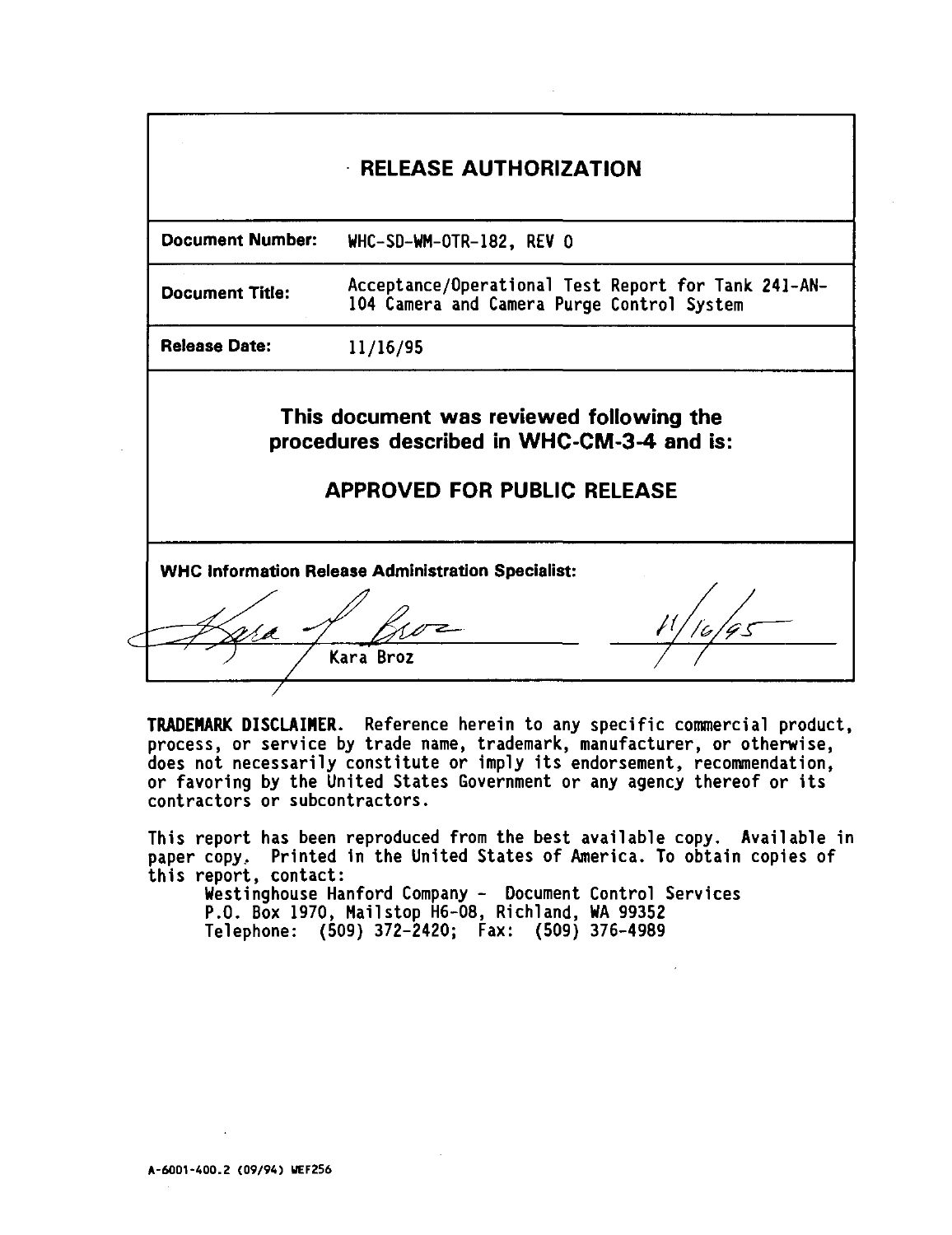| SUPPORTING DOCUMENT                                                                                                              | 1. Total Pages 21                                                                                                   |                |  |
|----------------------------------------------------------------------------------------------------------------------------------|---------------------------------------------------------------------------------------------------------------------|----------------|--|
| 2. Title<br>Acceptance/Operational Test Report for Tank<br>241-AN-104 Camera and Camera Purge Control System                     | Number<br>3.<br>WHC-SD-WM-OTR-182                                                                                   | 4 Rev No.<br>0 |  |
| 5. Key Words<br>Camera System<br>Purge Control System<br>Tank 241-AN-104<br>Acceptance Test<br>Operational Test<br>  ETN-94-0171 | Author<br>6.<br>Mame: JL Castleberry<br><b>TARTIOLO</b><br><b>Signature</b><br>Organization/Charge Code 74770/N2089 |                |  |

7. Abstract

f

This Acceptance/Operational Test Report documents the successful acceptance and operability testing of the 241-AN-104 camera system and camera purge control system

 $\sim 1$ 

| 8. | <b>RELEASE STAMP</b>                           |
|----|------------------------------------------------|
|    | OFFICIAL RELEASE<br>BY WHC<br>DATE NOV 16 1995 |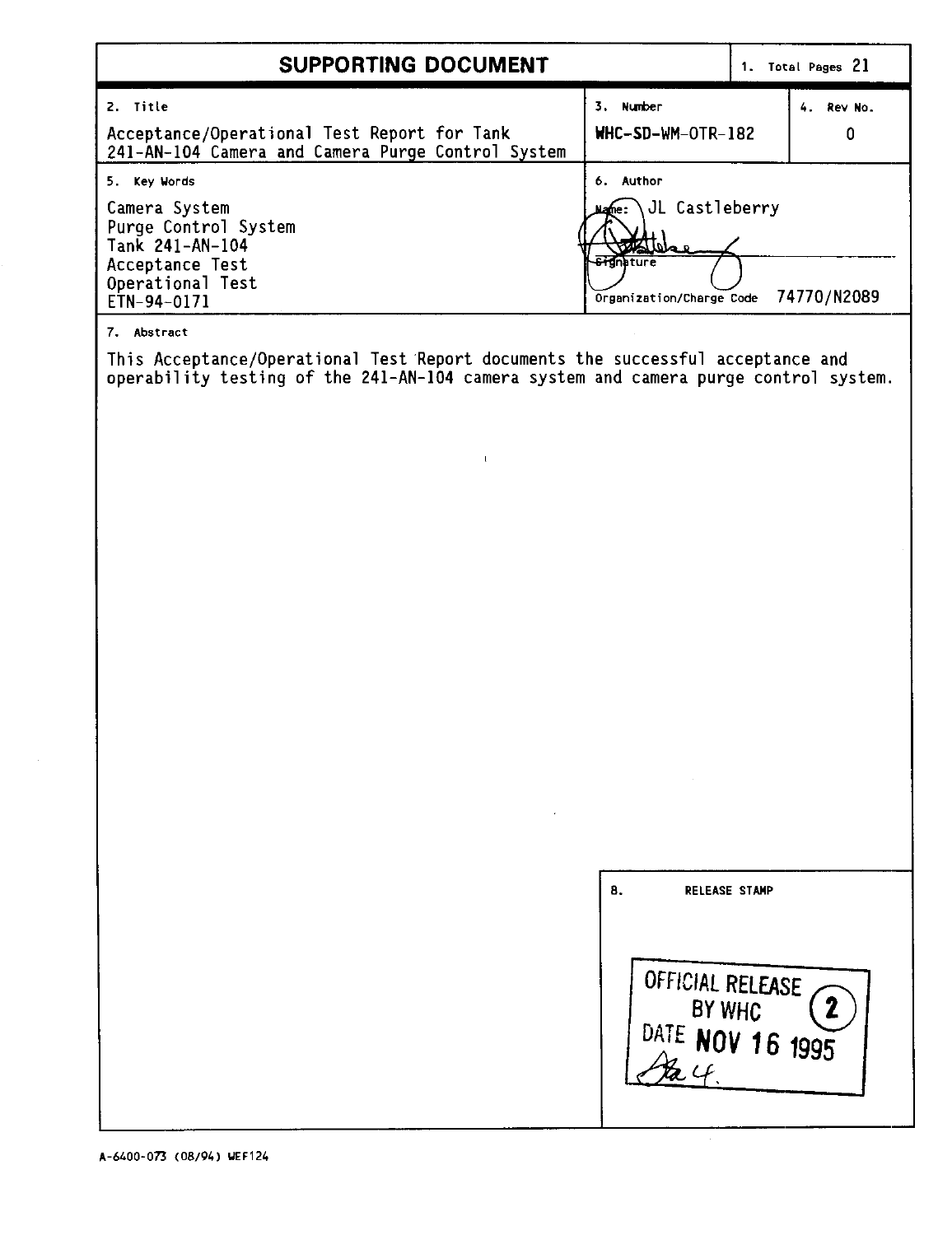# ACCEPTANCE/OPERATIONAL TEST FOR 104-AN CAMERA AND CAMERA PURGE CONTROL **SYSTEM**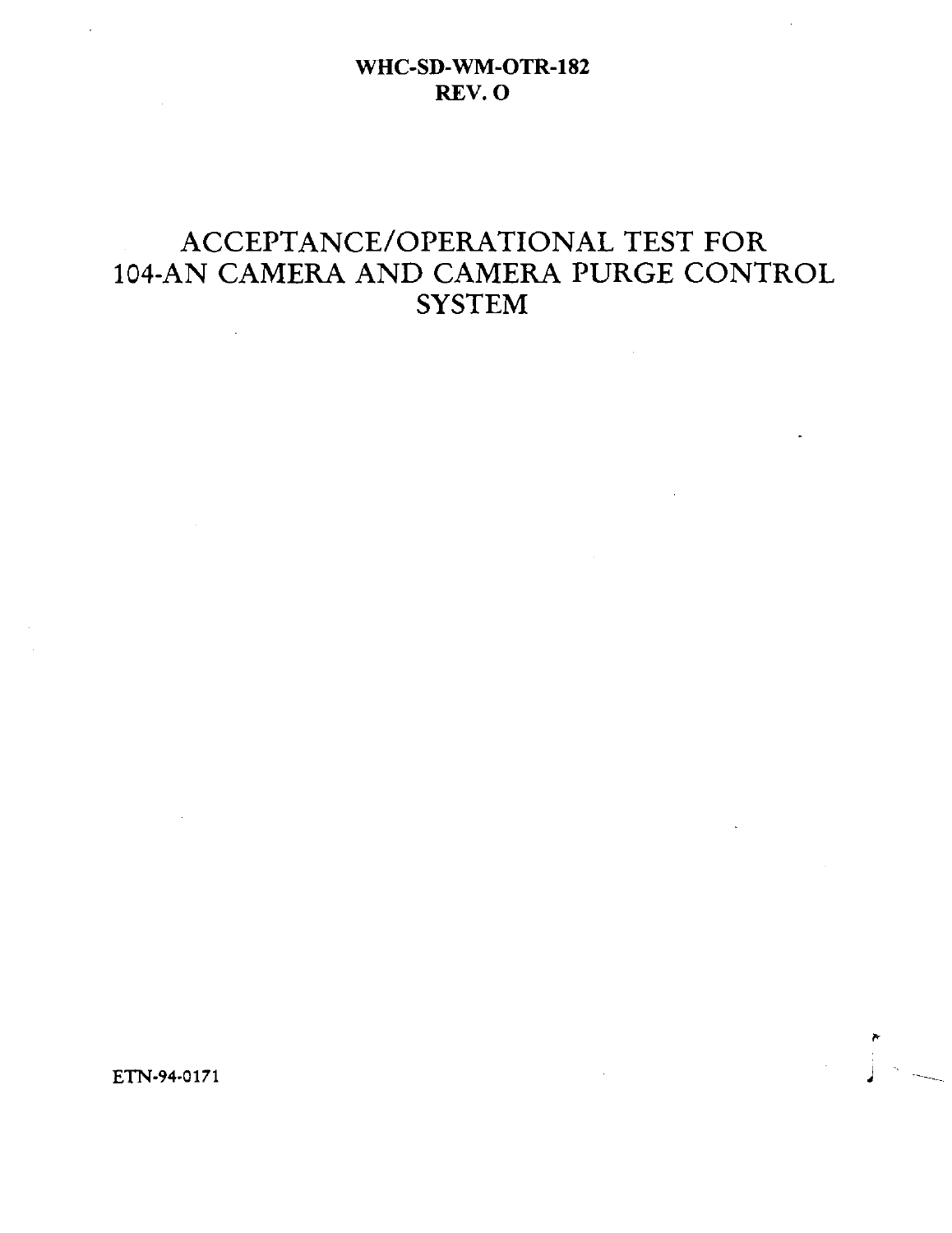i.

 $\frac{1}{2}$ 

# TABLE OF CONTENTS

| 4 O. | SYSTEMS SURVEILLANCE ENGINEERING<br>4.1<br>4.2                                                                                                                                                                                     | $\overline{2}$<br>$\overline{2}$        |
|------|------------------------------------------------------------------------------------------------------------------------------------------------------------------------------------------------------------------------------------|-----------------------------------------|
|      | 51<br>5.2<br>TEST EXECUTION RECORD<br>5.3                                                                                                                                                                                          | 3<br>3<br>3<br>-3                       |
|      | 400 AREA TEST PURGE PANEL<br>6.1<br>SHOP TEST - PURGE PANEL<br>6.2<br>SHOP TEST - PURGE CONTROL PANEL<br>6.3<br>SHOP TEST- MASTER CONTROL STATION<br>6.4<br>SHOP TEST - CAMERA AND PAN & TILT $\ldots \ldots \ldots \ldots$<br>6.5 | $\overline{4}$<br>4<br>5<br>6<br>7<br>8 |
|      | 7.0 ACCEPTANCE/OPERABILITY TEST<br>PURGE PANEL ACCEPTANCE<br>7.1<br>PURGE CONTROL PANEL ACCEPTANCE<br>7.2<br>CAMERA AND PAN AND TILT ACCEPTANCE<br>7.3                                                                             | 10<br>10<br>10<br>11                    |
|      |                                                                                                                                                                                                                                    | 14                                      |
|      |                                                                                                                                                                                                                                    | 15                                      |
|      | 10.0 TEST EXECUTION RECORD                                                                                                                                                                                                         | 16                                      |
| 11.0 |                                                                                                                                                                                                                                    | 17                                      |
|      |                                                                                                                                                                                                                                    | 18                                      |

 $\begin{array}{ccc}\n\bullet & \bullet & \bullet & \bullet \\
\bullet & \bullet & \bullet & \bullet\n\end{array}$ 

 $\bar{z}$ 

 $\mathbf{i}$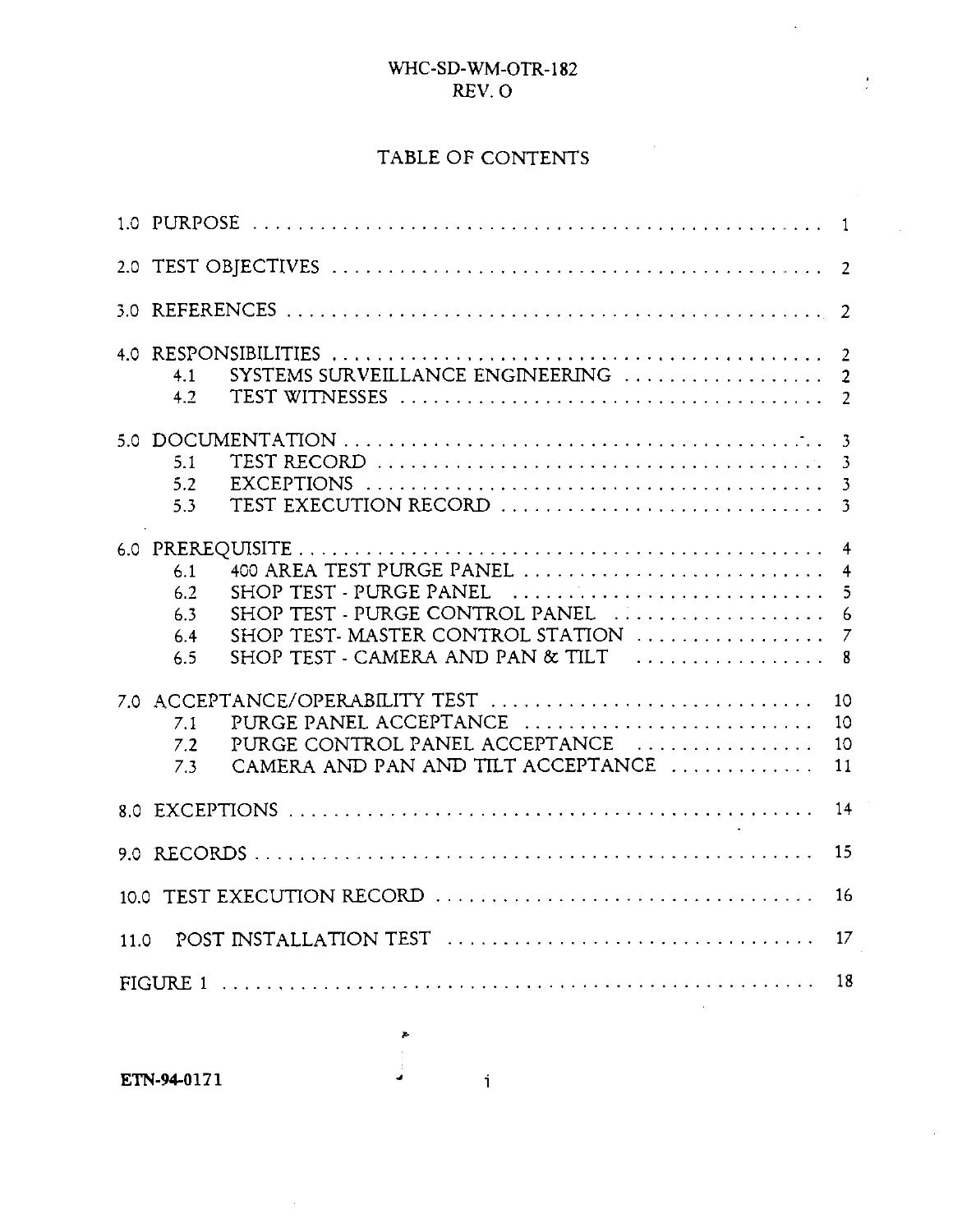### ACCEPTANCE/OPERATIONAL TEST PROCEDURE 104-AN TANK CAMERA PURGE SYSTEM AND 104-AN VIDEO CAMERA SYSTEM

#### 1.0 PURPOSE

This Acceptance/Operational Test Procedure (ATP/OTP) will document the satisfactory operation of the camera purge panel, purge control panel, color camera system and associated control components destined for installation. The final acceptance of the complete system will be performed in the field. The purge panel and purge control panel will be tested for its safety interlock which shuts down the camera and pan-and-tilt inside the tank vapor space during loss of purge pressure and that the correct purge volume exchanges are performed as required by NFPA 496. This procedure is separated into seven sections (6.1, 6.2, 6.3, 6.4, 6.5, 7.1, 7.2 and 7.3) identified below:

- 1) Section 6.1 is performed in the 400 Area on the AN-104 purge panel prior to delivery to the 306 building for system shop testing. This section involves the following:
	- Leak checking all fittings on the Purge Panel for leakage using a "Snoop" solution and resolving the leakage at a pressure of 10  $\pm$  2 psig.
	- Purge panel instrumentation has been calibrated and calibration stickers have been affixed.
- 2) Sections 6.2, 6.3, 6.4, and 6.5 test the purge panel and purge control panel for pressure settings, time delay relay settings, camera interface and camera system operation. Sections 6.2, 6.3, 6.4, and 6.5 will be performed in the 306E building.
- 3) Section 7.1 verifies that PR-1, the regulator which maintains a positive pressure within the volume (camera and pneumatic lines), is properly set. In addition the yellow light (PRESSURIZED) (located on the Purge Control Panel) is verified to turn on at  $10 + 2$  in. w.g. and after the time delay relays (TDR-1 and TDR-2) have timed out. Section 7.1 will be performed in the AN tank farm at 200 East Area.
- 4) Section 7.2 verifies that the purge cycle functions properly, the green light (PURGING) comes on, and that the correct flowrate is obtained to trip the flowswitch. Section 7.2 will be performed in the AN tank farm at 200 East Area.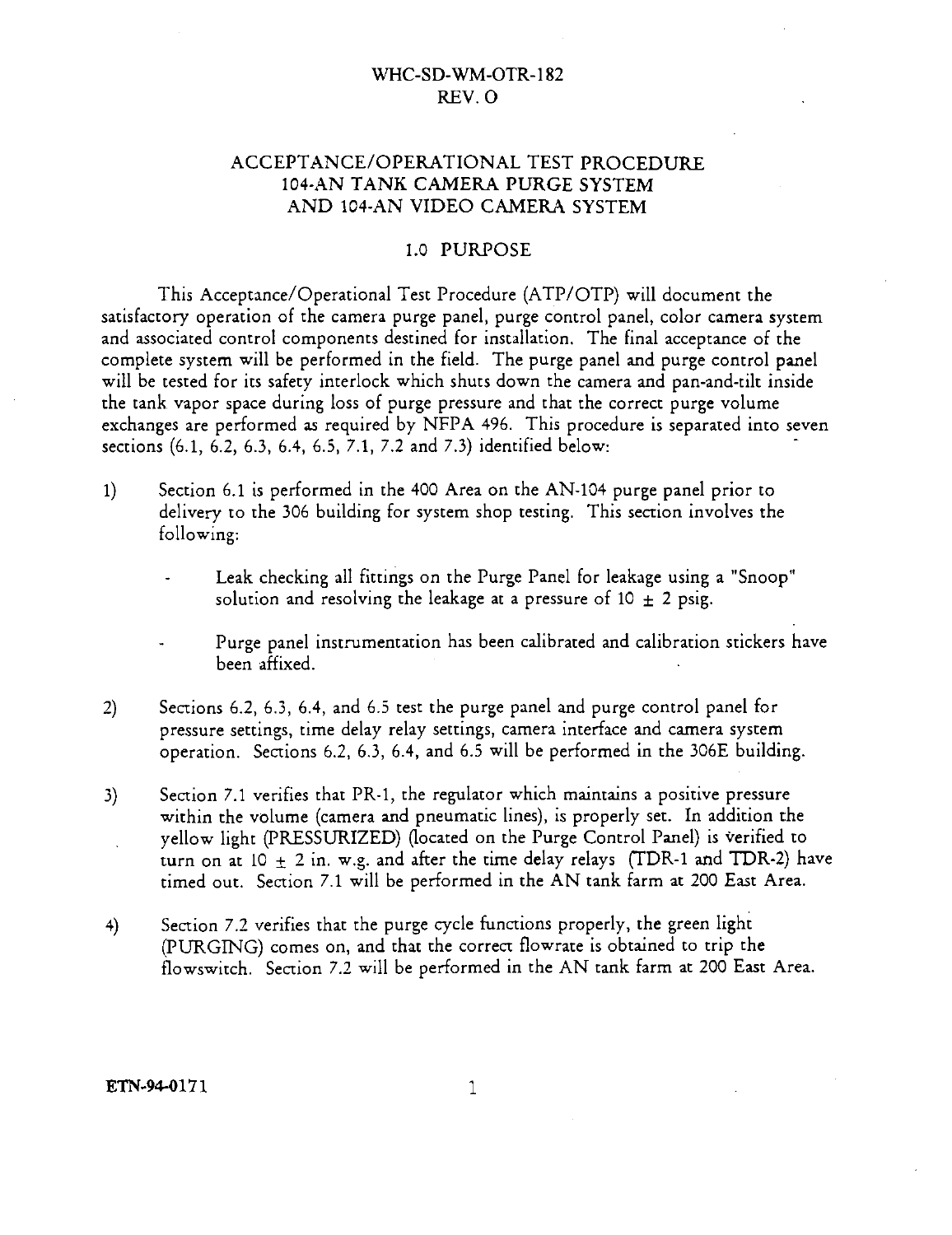5) Section 7.3 verifies that the pan and tilt, camera, associated controls and components operate correctly. This section also verifies that the safety interlock system operates correctly during loss of purge pressure. Section 7.3 will be performed in the AN tank farm at 200 East Area.

### 2.0 TEST OBJECTIVES

2.1 The objective of this procedure is to demonstrate and document the acceptance and operability of the 241-AN-104 camera system and Camera Purge System (CPS). The camera focus, zoom, and iris remote controls will be functionally tested. The resolution and color rendition of the camera will be verified using standard reference charts. The pan-and-tilt unit will be tested for required ranges of motion, and the camera lights will be functionally tested.

#### 3.0 **REFERENCES**

| P&ID.               | H-14-020601 |
|---------------------|-------------|
| Electrical Drawings | H-14-030601 |
| Mechanical Drawing  | H-14-100157 |

#### **4.0 RESPONSIBILITIES**

#### **4.1 SYSTEMS SURVEILLANCE ENGINEERING**

A Systems Surveillance Engineering (SSE) Test Engineer shall be responsible for the coordination, scheduling, performance and documentation of this test procedure. The Purge System Engineer will be responsible for acceptance of section 6.1.

#### 4.2 TEST WITNESSES

Tank Farm Operations and Quality Assurance will provide a representative to witness the satisfactory completion and approval of pertinent steps identified in this ATP/OTP.

Witnesses are responsible for verifying that organizational requirements are met throughout the testing and documentation sequences of the procedure.

**ETN-94-0171**

 $\overline{2}$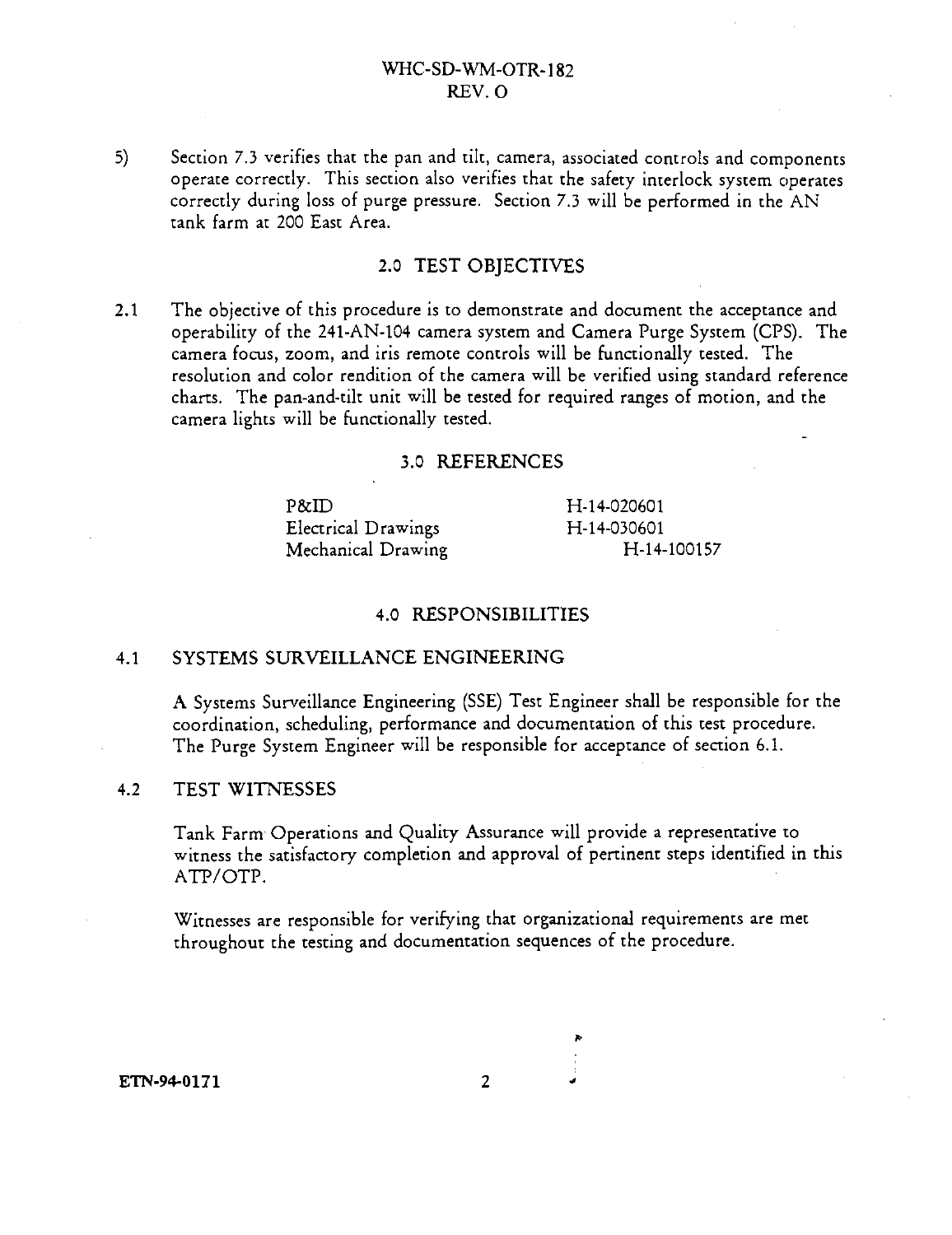#### 5.0 DOCUMENTATION

#### 5.1 TEST RECORD

All personnel involved in the performance of this test including the SSE Test Engineer shall fill out a line in Section 9.0 RECORDS.

Test results shall be recorded by the SSE Test Engineer. Unless specific data is required, the initials of the person accepting the item will be entered in each test sheet blank to indicate compliance with the stated requirements or the successful completion of the given test step. Unacceptable conditions or readings are to be referred to Section 8.0, EXCEPTIONS. A complete working copy of this procedure and all exception records generated shall be maintained as permanent records in accordance with WHC-CM-3-5.

#### 5.2 EXCEPTIONS

Exceptions by step number, and other notes are to be recorded under Section 8.0. This section must be dispositioned (including the generation of any required ECNs) and signed off prior to final ATP/OTP acceptance. If no exceptions are encountered, this section shall be so noted and closed out with the required signatures. During the performance of this test, errors in text may be encountered which require correction/adjustment to complete the test. The correction is to be noted in the ATP/OTP and listed as an exception in Section 8.0.

#### 5.3 TEST EXECUTION RECORD

Approval of the ATP/OTP results shall be accepted by the Tank Farm Manager as indicated by signature in Section 10.0.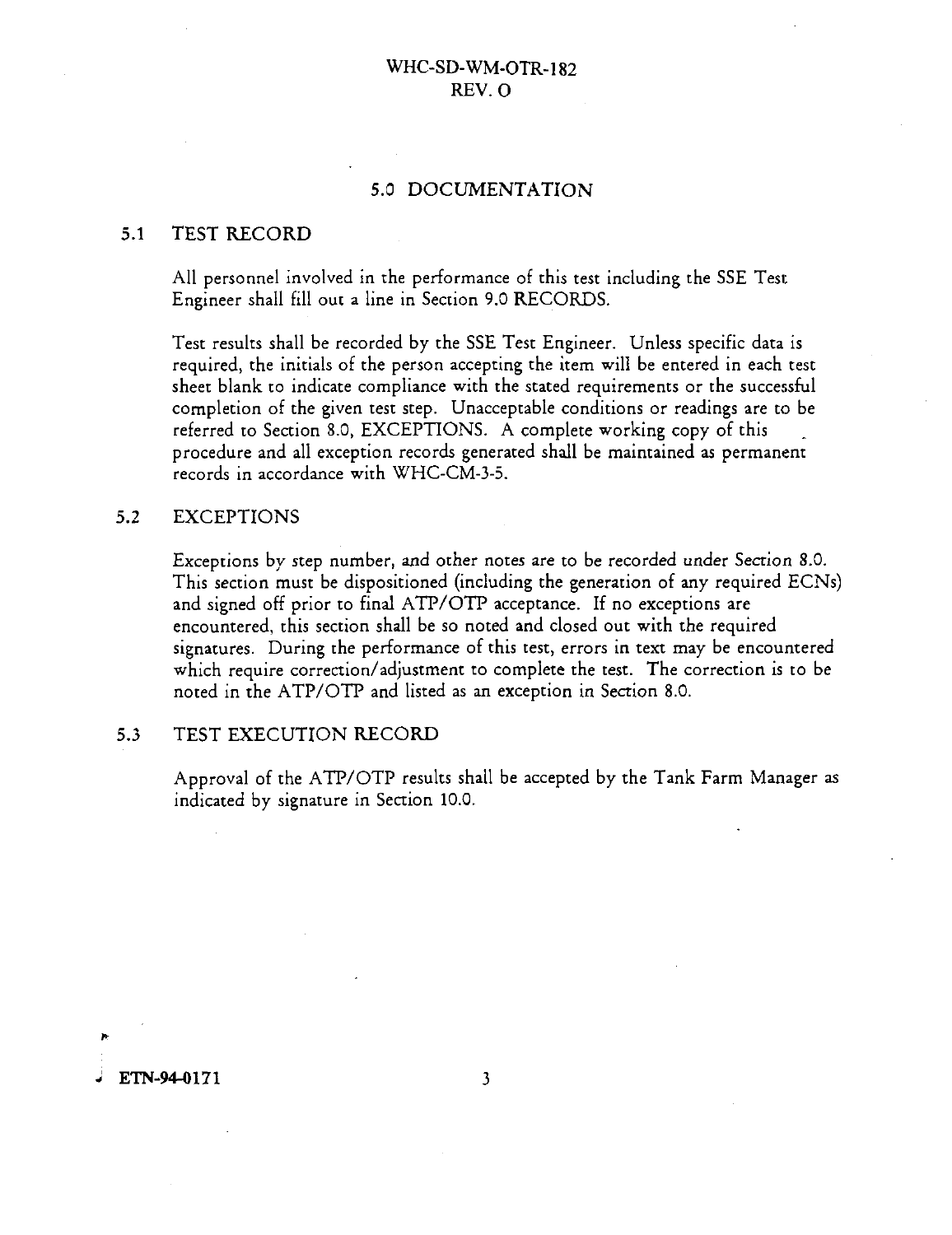#### 6.0 PREREQUISITES

#### 6.1 TEST PURGE PANEL

- NOTE: Sequence of steps in section 6.1 can be altered per the Purge System Engineer discretion.
- 6.1.1 Pressurize each leg (supply and return side) of the Purge Panel to approximately 10 psig and "Snoop" each fitting and resolve any leakage by tightening the fitting. If the leakage continues then replace the fitting. Purge System Engineer signoff below that the Purge Panel is acceptable.

Purge System  $Engimeter \frac{\sqrt{322}}{10}$ 

- 6.1.2 Purge System Engineer signoff below that the instrumentation listed below has been calibrated and a calibration sticker has been affixed.
	- Pressure Switch Pt. No. H-14-100157-11 is set to  $10 \pm 2$  in. w.g..
	- A 4-20mA Calibration Curve performed on pressure transmitter Pt. No. H-14-100157-10.
	- Pressure Gage, Pt. No. H-14-100157-14. Pressure Gage, Pt. No. H-14-100157-14.
	- Pressure Gage, Pt. No. H-14-100157-15.
	- Flowmeter, Pt. No. H-14-100157-9.  $\Delta$
	- Flowswitch, Pt. No. H-14-100157-7 set to 1.5 cfm.

 $\mathcal{F}_{\mathcal{F}}$ Purge System  $\cup$   $\cup$   $\setminus$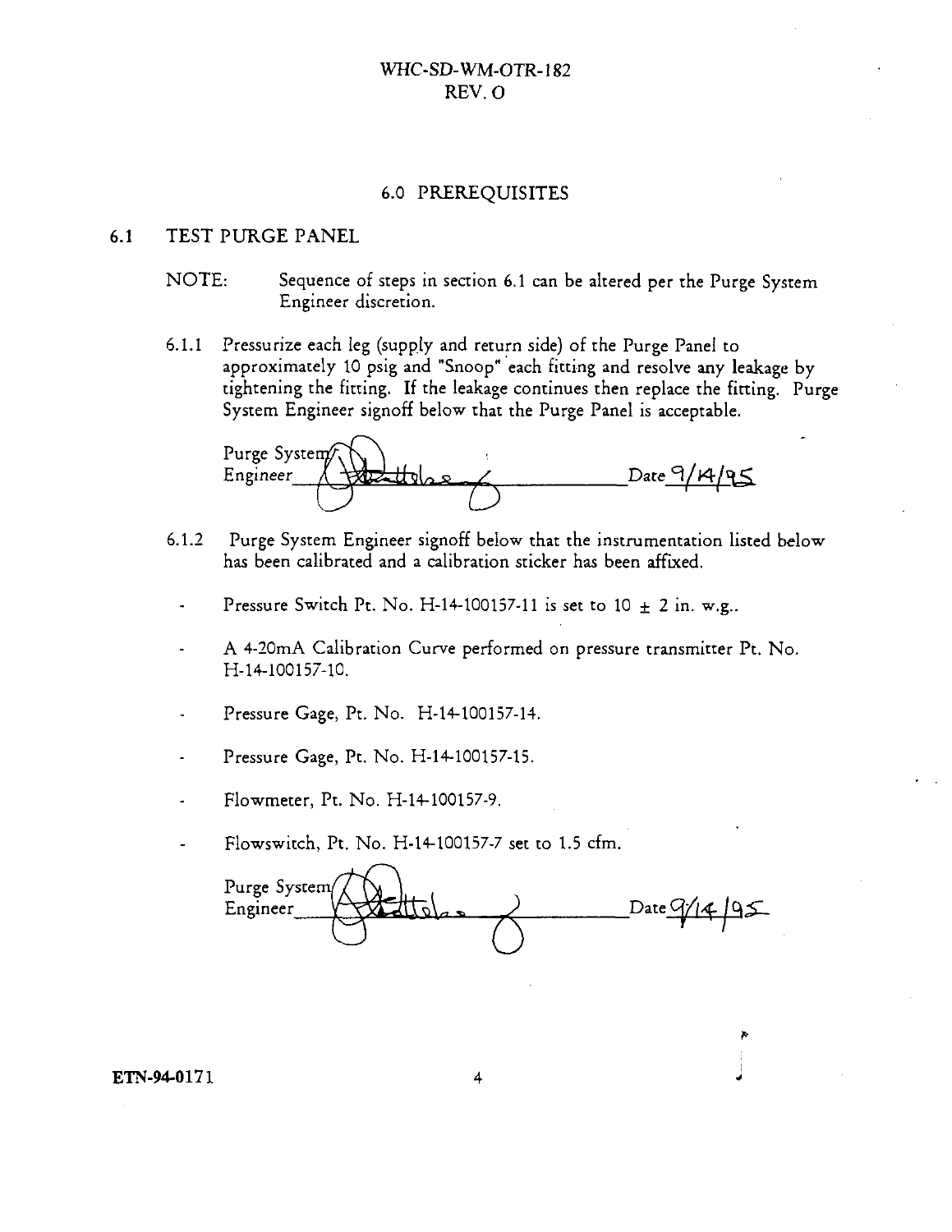- 6.1.3 Test Relief Valve, Pt. No. H-14-100157-62.
	- A. Attach a hose or hard line to the pressure relief valve vent line and insert it into a beaker of water. (See Figure 1).
	- B. With the relief valve installed on the purge panel, slowly supply an air or argon pressure of up to 20  $\pm$  2 psig on the return side and record below the pressure where the bubbles are first noticed. Continue to increase pressure and record below the flow as read from the flowmeter at 20  $\pm$  2 psig.

Pt. No. H-14-100157-62

Pressure:  $20 \, \text{pc}$ Flow at 20 ± 2 psig: *Unable to abtain flow nate*.

6.1.4 Purge System Engineer signoff below that Section 6.1 has been performed satisfactorily. Purge System Engineer > 1 Callebra Communication /Date 9/15/95

### 6.2 SHOP TEST - PURGE PANEL

NOTE: Sections 6.2, 6.3, 6.4, and 6.5 are performed in the 306E building.

- 6.2.1 Connect a full K-size N<sub>2</sub> bottle or dry air to the purge panel and 120 VAC power to the Purge Control Panel (PCP). Connect camera and lighting circuits to PCP switched power outlet.
- 6.2.2 Open the N<sub>2</sub> bottle or dry air supply valve and adjust PR-2 to 45  $\pm$  5 psig.
- 6.2.3 Adjust PR-1 to 15  $\pm$  3 in. w.g read off of pressure transmitter, H-14-100157-10. It may be necessary to open the calibration port valve, Pt. No. H-14- 100157-20 to decrease pressure.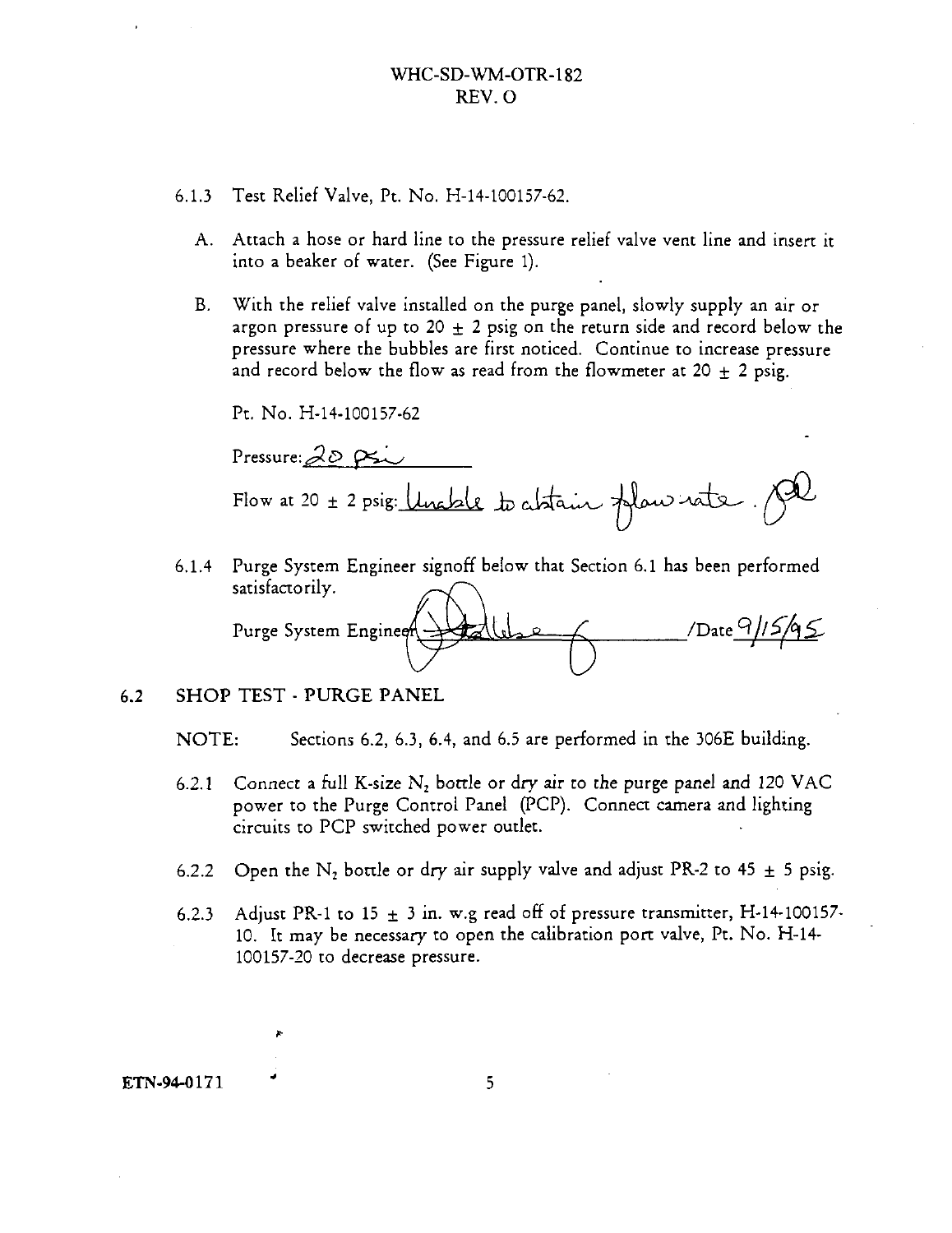6.2.4 SSE Test Engineer signoff below that Section 6.2 has been performed satisfactorily.

 $SSE$  Test Engineer  $\sqrt{440}$   $\sqrt{495}$ 6.3 SHOP TEST - PURGE CONTROL PANE

- NOTE: The volume of the camera housing, purge panel lines and the hoses is approximately 2.0 ft.<sup>3</sup> [1.1 ft.<sup>3</sup> (camera volume) + .16 ft<sup>3</sup> (purge panel lines volume) + .41 ft.<sup>3</sup> (hose volume)]. Per NFPA 496 requirements, ten volumes of purge gas, 20 ft.<sup>3</sup>, must flow through the assembly. PR-2 will be adjusted so that the flowswitch is tripped at a min. flow of 1.5 cfm through the camera system. TDR-2 is adjusted to 14 minutes (20 ft.<sup>3</sup>/1.5 cfm) to flow 20 ft.<sup>3</sup>.
- 6.3.1 TDR-1 and TDR-2 will be adjusted to 5 minutes instead of 14 minutes to save purge gas. At the Purge Control Panel set the time delay relays {TDR 1 and TDR 2) to 5 minutes and turn the Control Switch (CS) to "Purge"' and hold momentarily until the green light (PURGING) comes on indicating that the purge has just, begun.
- 6.3.2 Signoff below that the green light comes "ON".

 $SSE$  Test Engineer  $\sqrt{\frac{2\pi L_{\text{max}}}{\pi L_{\text{max}}}}$  /Date  $\frac{6}{44}$ 

- 6.3.3 Slowly adjust the purge pressure at PR- $2$  to a flowrate of 1.5 2.0 cfm as read off of  $(H-14-100157-7)$ , this will trip the flowswitch  $(H-14-100157-7)$ .
- 6.3.4 Record the pressure, off of H-14-100157-14, and the flowrate, off of H-14-100157-9, and H-14-100156-7 below where the flowswitch trips.

Pressure (H-14-100157-14): 1 ps. Flowrate (H-14-100157-9): 0.75 Cm

Flowrate  $(H-14-100157-7):$   $\partial$  afm SSE Test Engineer  $\sqrt{\frac{1}{100}}$  /Date  $\frac{9}{195}$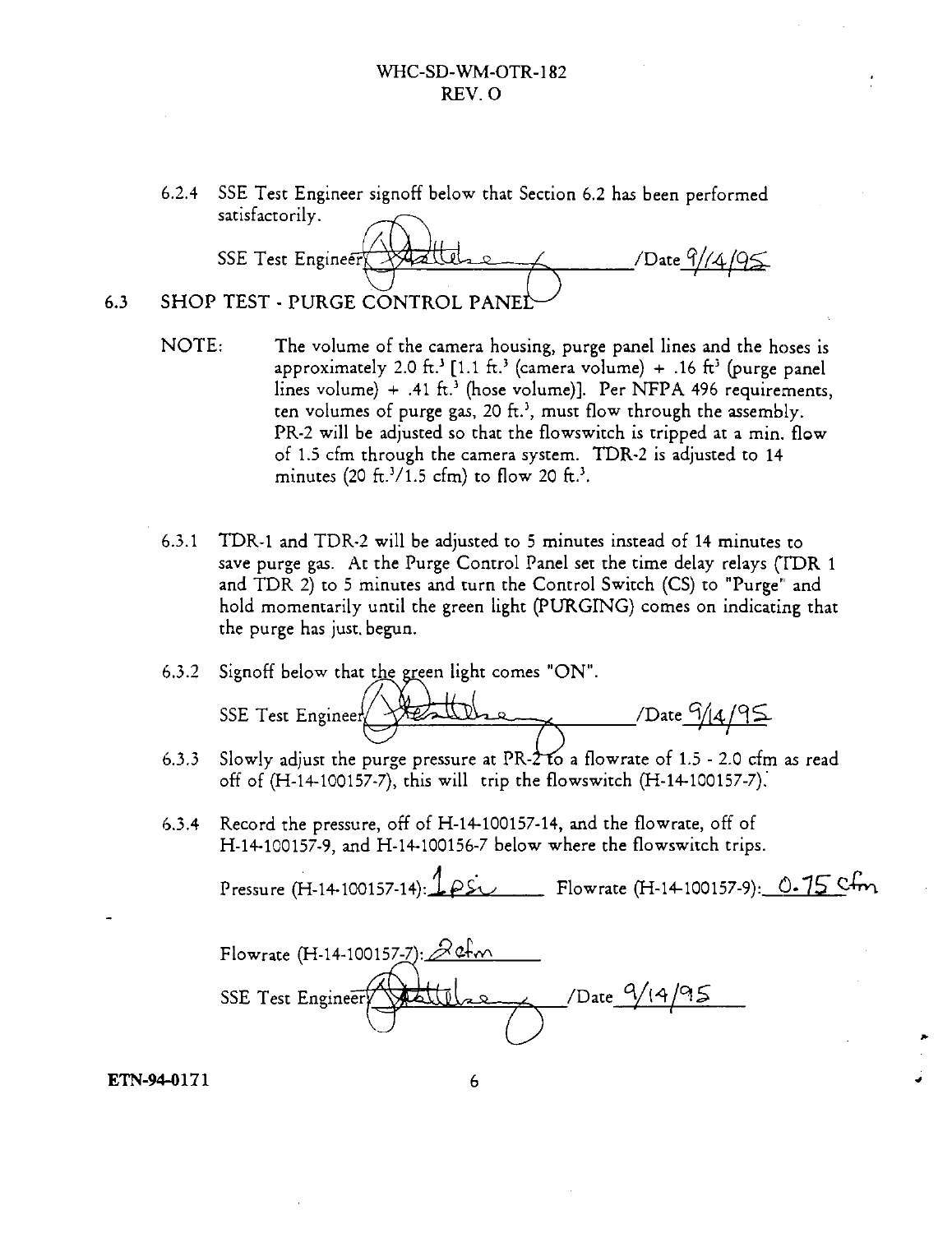- 6.3.5 Verify the pan and tilt and camera control unit has been plugged into Purge Control Panel switched power outlet. Turn on the power switches to the pan and tilt and camera controls.
- 6.3.6 On the Purge Control Panel verify the yellow light (system pressurized above  $10"$  w.g.) is "ON".
- 6.3.7 Upon completion of the purge cycle verify green light is "OFF".
- 6.3.8 Verify that power is being provided to the pan and tilt, and camera.

6.3.9 Verify that camera lights are operational.

- 6.3.10 Step 6.3 is accepted  $\frac{1}{2}$ **Step 0.4.4 SSE** Test Engineer.
- 6.4 SHOP TEST- MASTER CONTROL STATIO
	- 6.4.1 Set up S-VHS color monitor in accordance with owner's operation manual instructions. Monitor a scene for the test location and verify image quality.

SSE Engineer Initials

6.4.2 Set up S-VHS video tape recorder in accordance with owner's operation manual instructions. Record a scene from the test location and verify playback.

SSE Engineer Initials

- 6.4.3 Set up the color printer in accordance with owner's operation manual instructions. Print a scene from the test location and verify image quality. SSE Engineer Initials
- 6.4.4 Steps 6.4.1 through  $6.4,3.4$  are acceptable.

SSE Test Engineer: **filter Line 2 / /Date 9/15/95** 

 $\overline{7}$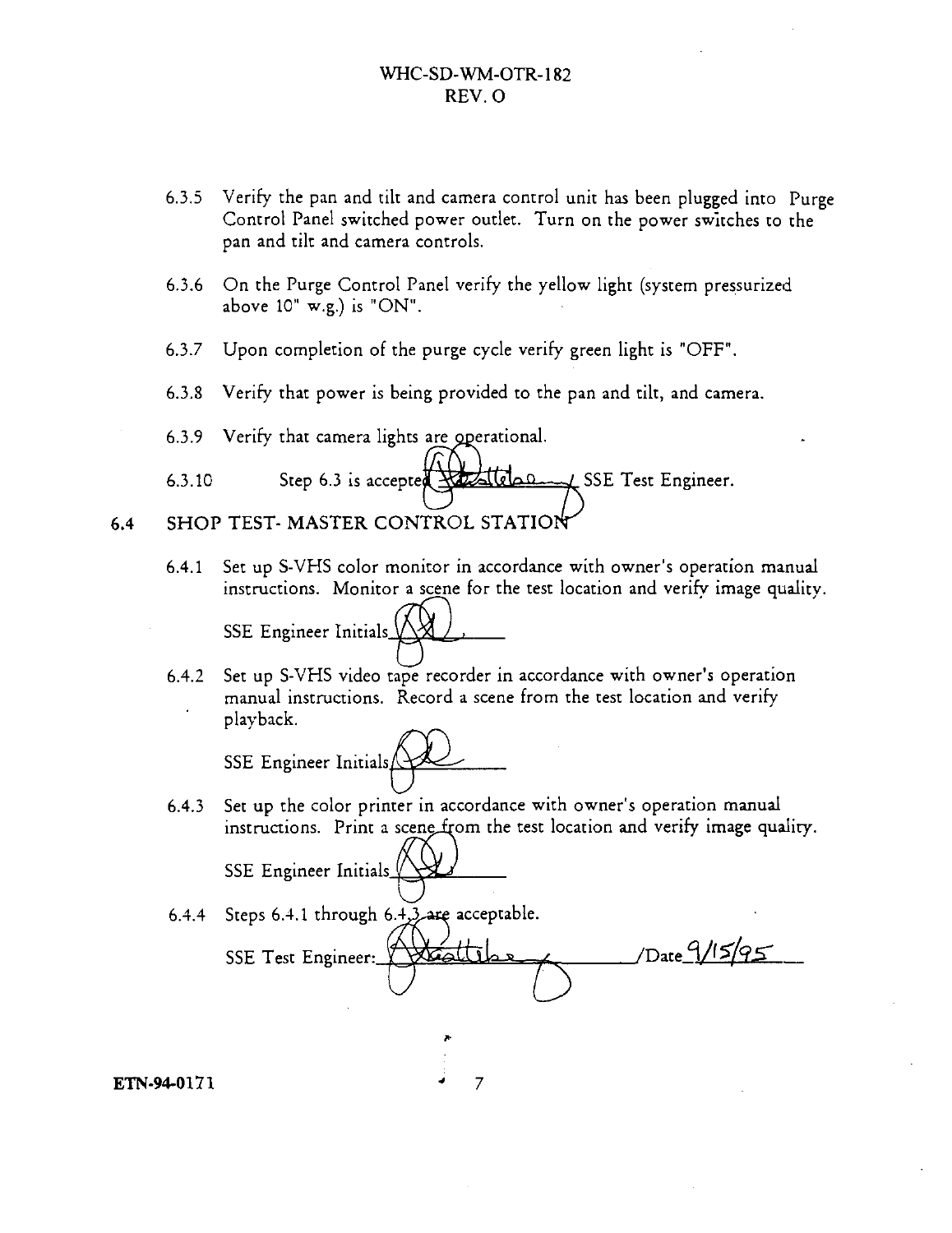#### 6.5 SHOP TEST - CAMERA AND PAN & TILT

- NOTE: During this portion of the test the SSE Test Engineer shall verify each camera control is satisfactory and will then initial in the space provided for each step.
- 6.5.1 Using the remote pan and tilt controls, paper, the clockwise direction. Verify that the pan electronic break holds
- 6.5.2 Pan in the opposite direction. Verify that the pan electronic break hold . Verify that the panning operation has covered approximately 360°.
- 6.5.3 Tilt the camera to the extreme down position. Verify that the camera is pointing downward and that the electronic break holds  $\Lambda$
- 6.5.4 Tilt camera up to the extreme upward position. Verify that the camera is approximately vertical and that the electronic break for the pan and tilt holds
- 6.5.5 Using remote camera zoom control, manipulate the zoom control to wide angle.  $\,$  Verify the zoom moves towards wide and when operated towards "wide" $\bigwedge$
- 6.5.6 Manipulate the zoom control to telephoto. Yegify the zoom moves towards the telephoto when operated towards "tele" $\bigotimes$
- 6.5.7 Using the remote camera iris control, manipulate the iris  $\epsilon$ **ontrol** to open. Verify that the iris opens when operated towards "open"/
- 6.5.8 Manipulate the iris control to close. Verify that the iris closes when operated towards "close( $\Delta$
- 6.5.9 Using remote camera focus control, manipulate the focus control to far. Verify that the focus adjusts to far when operated towards "far $\chi_{\mathbf{A}}$
- 6.5.10 Manipulate the focus control to near. Verify that the focus adjusts to near when operated towards "near"/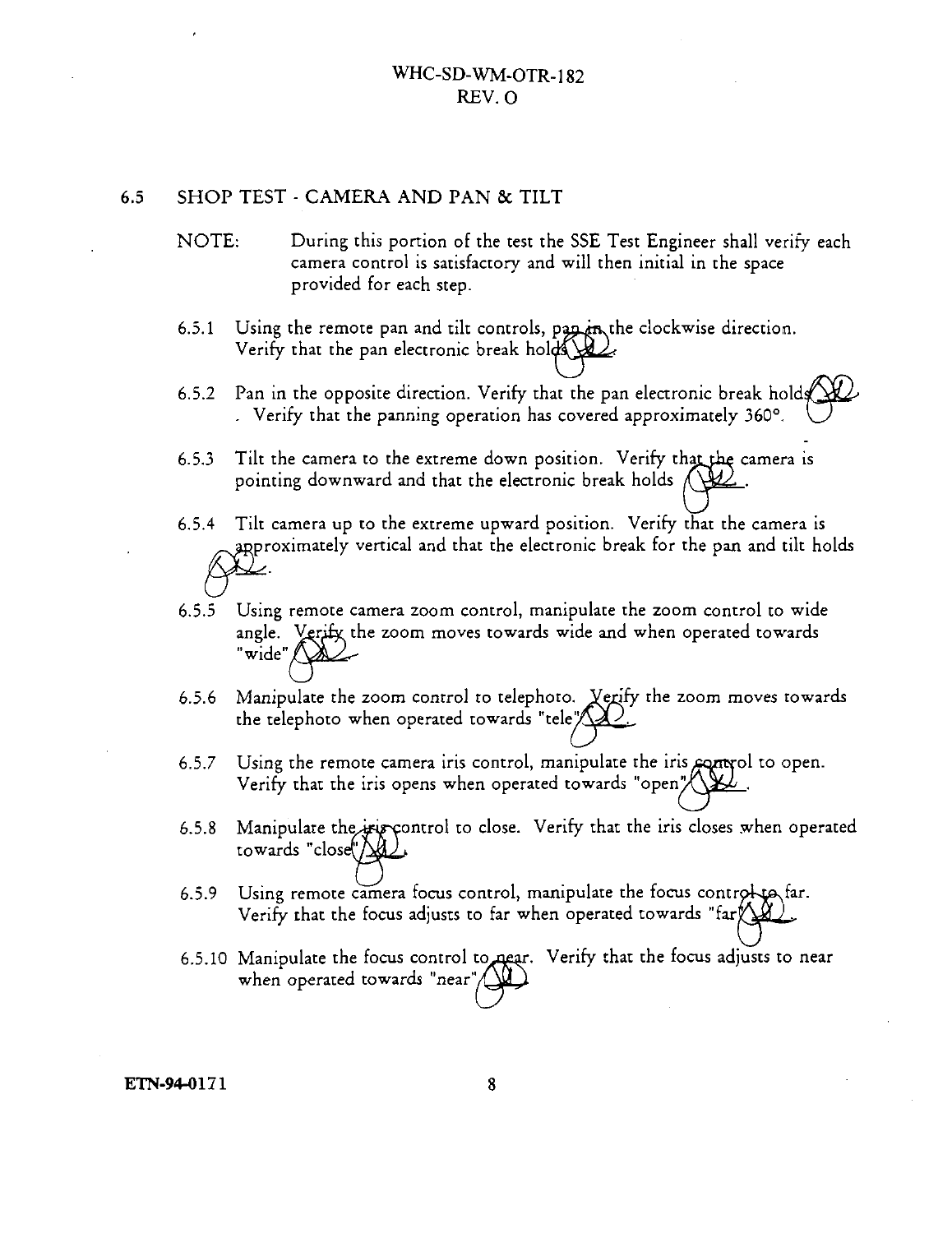6.5.11 Verify that camera will focus on object in the range of 3 feet to infinity.

SSE Engineer Initials. $\bigwedge$ 

- 6.5.12 Focus the camera on a standard resolution chart. Adjust the lens or camera distance so that the border of the chart just fills the monitor display. Observe the converging black and white lines near the center of the chart. Determine the point at which the individual vertical lines become indistinct. The numbers at the sides of the converging lines correspond to the number of TV lines resolved at that point. Record the number which corresponds to the locations where the vertical lines become indistinct.
- NOTE: Horizontal resolution is expressed in terms of the vertical dimension o f the picture. Therefore, the horizontal resolution number (measured by the vertical lines on the chart) must be multiplied by 4/3 (1.33) to obtain the actual number of resolvable horizontal lines.

Horizontal resolution number:  $\sqrt{25}$  ,  $\sqrt{33}$ SSE Engineer Initials $\Lambda$ 

6.5.13 Verify the horizontal resolution equals or exceeds 400 TV lines.

SSE Engineer Initials. (12)

6.5.14 While the camera is focused on the standard resolution chart, verify that the picture is free of image defects such as ghost images, picture lag, distortion, hum, or smearing.

SSE Engineer Initials

6.5.15 Focus the camera on a standard color reference chart. Adjust the lens or camera distance so that the border of the chart just fills the monitor display. Simultaneously view the monitor and the chart. Verify colors are accurately rendered on the monitor display.

SSE Engineer Initials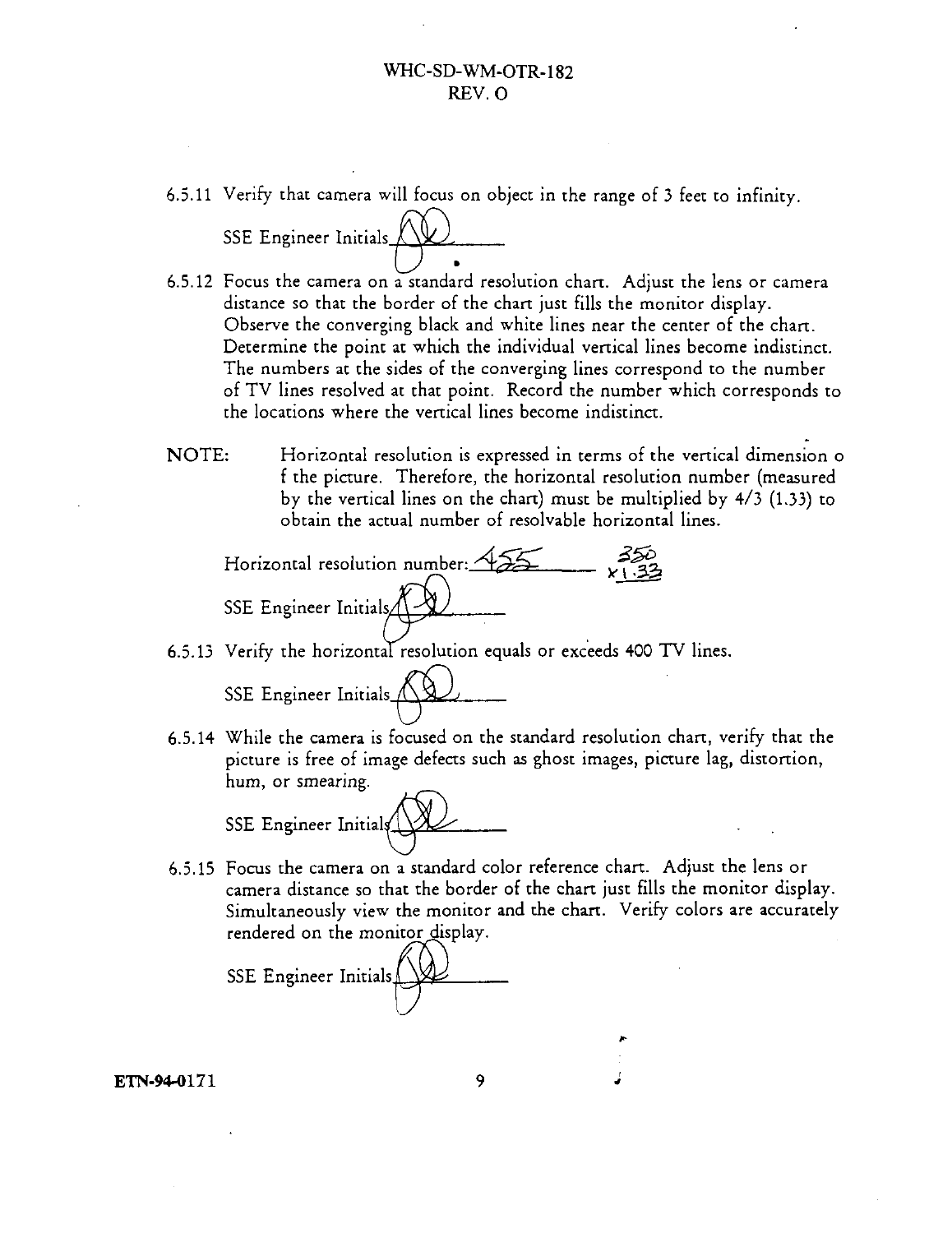| 6.5.16 Steps 6.5.1 through 6.5.15 are acceptable. |
|---------------------------------------------------|
| $v_{\text{Date}}$ 9/15/95                         |
| SSE Test Engineer: [7]<br><b>CARDINA</b>          |
| 7.0 ACCEPTANCE/OPERABILITY TEST                   |

NOTE: Sections 7.1, 7.2, and 7.3 are performed in the 200 East Area at 241-AN Tank Farm.

#### 7.1 PURGE PANEL ACCEPTANCE

- 7.1.1 Turn on breakers #2, #4, and #11 in the new distribution panel (EDS-DP-110) located inside the 241-AN-271 Instrument building.
- 7.1.2 Open and adjust PR-2 to 45  $\pm$  5 psig.
- 7.1.3 Adjust PR-1 to 15  $\pm$  3 in. w.g read off of pressure transmitter, H-14-100157-10. It may be necessary to open the calibration port valve, Pt. No. H-14-100157-20 (return side) to decrease pressure.
- 7.1.4 Step 7.1 is complete  $\sqrt{\frac{M}{M}}$

# 7.2 PURGE CONTROL PANEL ACCEPTANCE

- NOTE: This portion of the test will be performed with the camera system outside the tank.
- NOTE: The volume of the camera housing, purge panel lines and the hoses is approximately 2.0 ft.<sup>3</sup> [1.1 ft.<sup>3</sup> (camera volume) + .16 ft<sup>3</sup> (purge panel lines volume) + .65 ft.<sup>3</sup> (hose volume)]. Per NFPA 496 requirements, ten volumes of purge gas, 20 ft.<sup>3</sup>, must flow through the assembly. PR-2 will be adjusted so that the flowswitch is tripped at a min. flow of 1.5 cfm through the camera system. TDR-2 is adjusted to 14 minutes (20 ft.<sup>3</sup>/1.5 cfm) to flow 20 ft.<sup>3</sup>.
- 7.2.1 At the Purge Control Panel set the time delay relays (TDR-1 and TDR-2) to 14 minutes and turn the Control Switch (CS) to "Purge" and hold momentarily until the green light (Purge ON) comes on indicating that the purge has just begun.

ETN-94-0171 10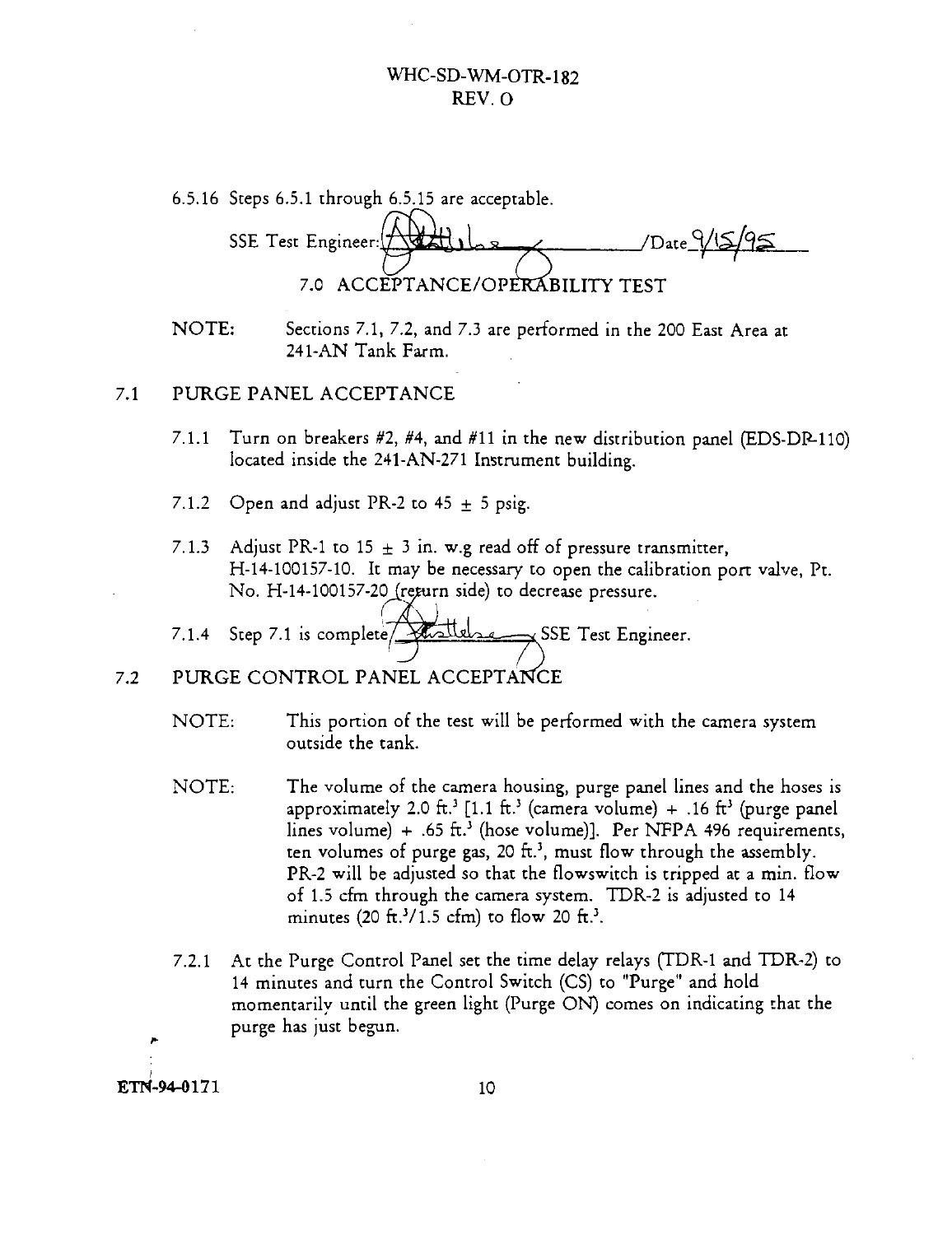7.2.2 Signoff below that the green light comes "ON". /Date  $10 - 27 - 95$ OPS *H*  $\frac{1}{2}$ /Date  $10/27$ csar SSE Test Engineer: 7.2.3 Verify the flow rate is *<sup>C</sup>^ <sup>L</sup>—* CFM as obtained from step 6.3.4 from Pt. No. H-14-100157-7. SSE Test Engineer/*\All*  $\frac{1}{2}$ . /Date  $\frac{10}{27}$  ?5 7.2.4 Record the pressure, off of Pt. No. H-14-100157-14, and the flowrate, off of Pt. No. H-14-100157-9 below. Pressure/Flowrate -  $75 \times 1$  /  $\leq$ SSE Test Engineer:  $\angle$  /Date <u>10/27/95</u> 7.2.5 Plug pan and tilt and camera control unit into Purge Control Panel controlled power sources. Turn on the power switches to the pan and. tilt and camera controls.

- 7.2.6 After the purge has completed its purge cycle verify green light is "OFF" and that power is being provided to the pan and tilt and camera.
- 7.2.7 Verify that camera lights are operational.
- 7.2.8 On the Purge Control Panel, located in the 241-AN-271 Instrument building, verify the yellow light (system pressurized above 10" w.g.) is "ON".

SSE Test Engineer: *KTYMALL44+* -- /Date 10/27/95

7.2.9 Step 7.2 is complete *NY Leller* SSE Test Engineer.

# 7.3 CAMERA AND PAN AND TILT ACCEPTANCE

NOTE: During this portion of the test the SSE Test Engineer shall verify each camera control is satisfactory and will then initial the space provided with each step.

*r\**

**ETN-94-0171** 11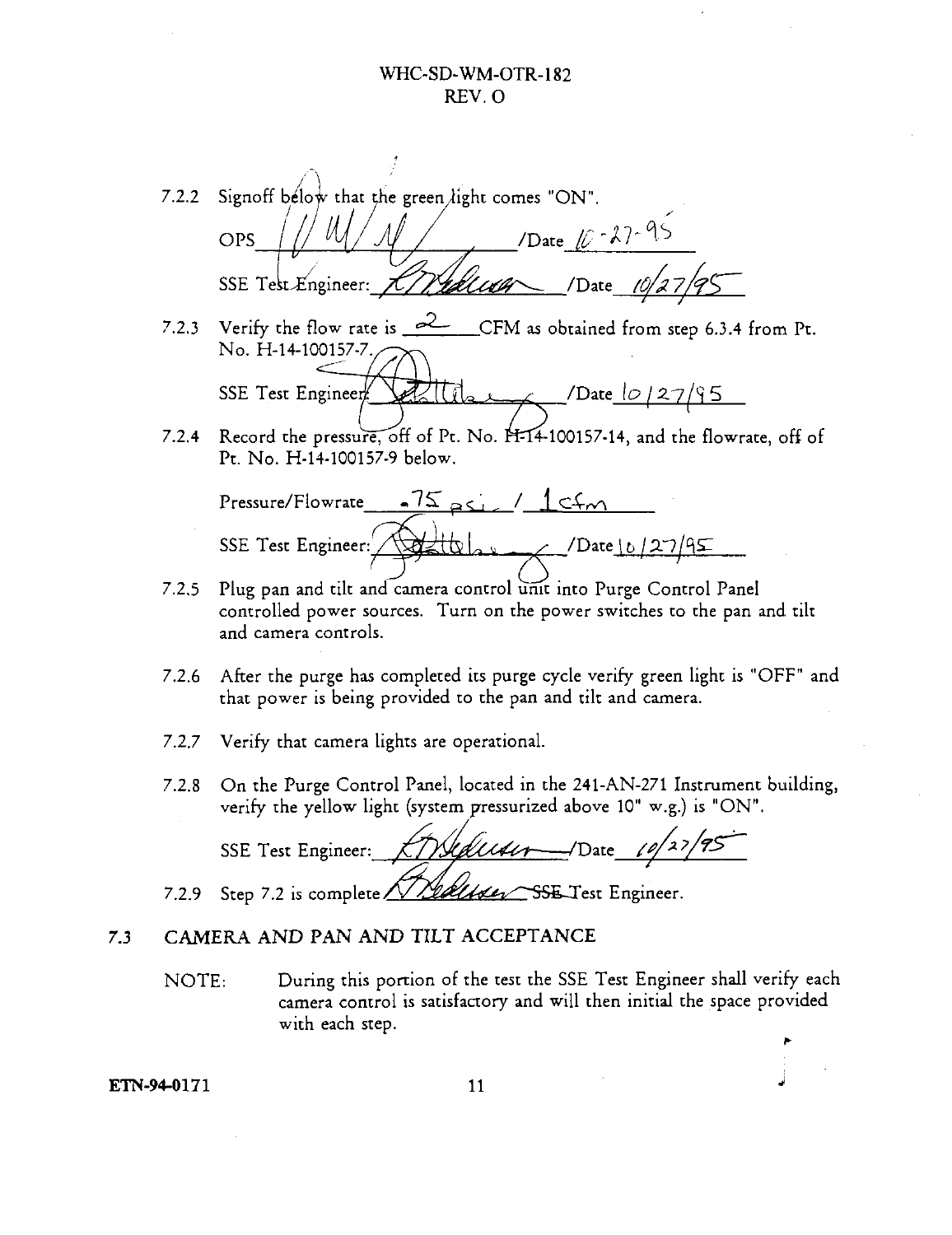- 7.3.1 Using remote pan and tilt controls, pan, in the clockwise direction. Verify that the pan electronic break holds  $\mathscr{H}\mathscr{L}'$ .
- $7.3.2$  Pan in the opposite direction. Verify that the pan electronic break holds *rgy* . Verify that the panning operation has covered approximately 360°.
- 7.3.3 Tilt the camera to the extreme down position. Verify that the camera is pointing down approximately vertically and that the electronic break holds
- 7.3.4 Tilt camera up to the extreme upward position. Verify that the camera is appr $\phi$ ximately vertical and that the electronic break for the pan and tilt holds *ML-*
- 7.3.5 Using remote camera zoom control, manipulate the zoom control to wide angle. Nerify zoom moves towards wide and when operated towards "wide"\_
- 7.3.6 Manipulate the zoom control to telephoto. ${}_{\mathscr{A}}\mathsf{V}\mathscr{g}\mathsf{f}\mathsf{f}\mathsf{y}$  zoom moves towards telephoto when operated towards "tele"  $Z\!\!\!Z\!\!\!Z$  .
- 7.3.7 Using the remote camera iris control, manipulate the iris control  $f$  open. Verify that the iris opens when operated towards "open"  $\cancel{X2}$ .
- 7.3.8 Manipulate the iris control to close. Verify that the iris closes when operated towards "close"  $\cancel{\mathcal{Q}^{\prime}}$ .
- 7.3.9 Using remote camera focus control, manipulate the focus control to  $\frac{fap}{}$ Verify that the focus adjusts to far when operated towards "far" *J*
- 7.3.10 Manipulate the focus control to near. / Verify that the focus adjusts to near when operated towards "near"  $\sqrt{V}$ .
- 7.3.11 Plug the video monitor, video recorder and video printer into power source. Verify the video monitor, video recorder, frame store integrator and the video printer have power and are operational  $ZZ^2$ .

ETN-94-0171 *\** 12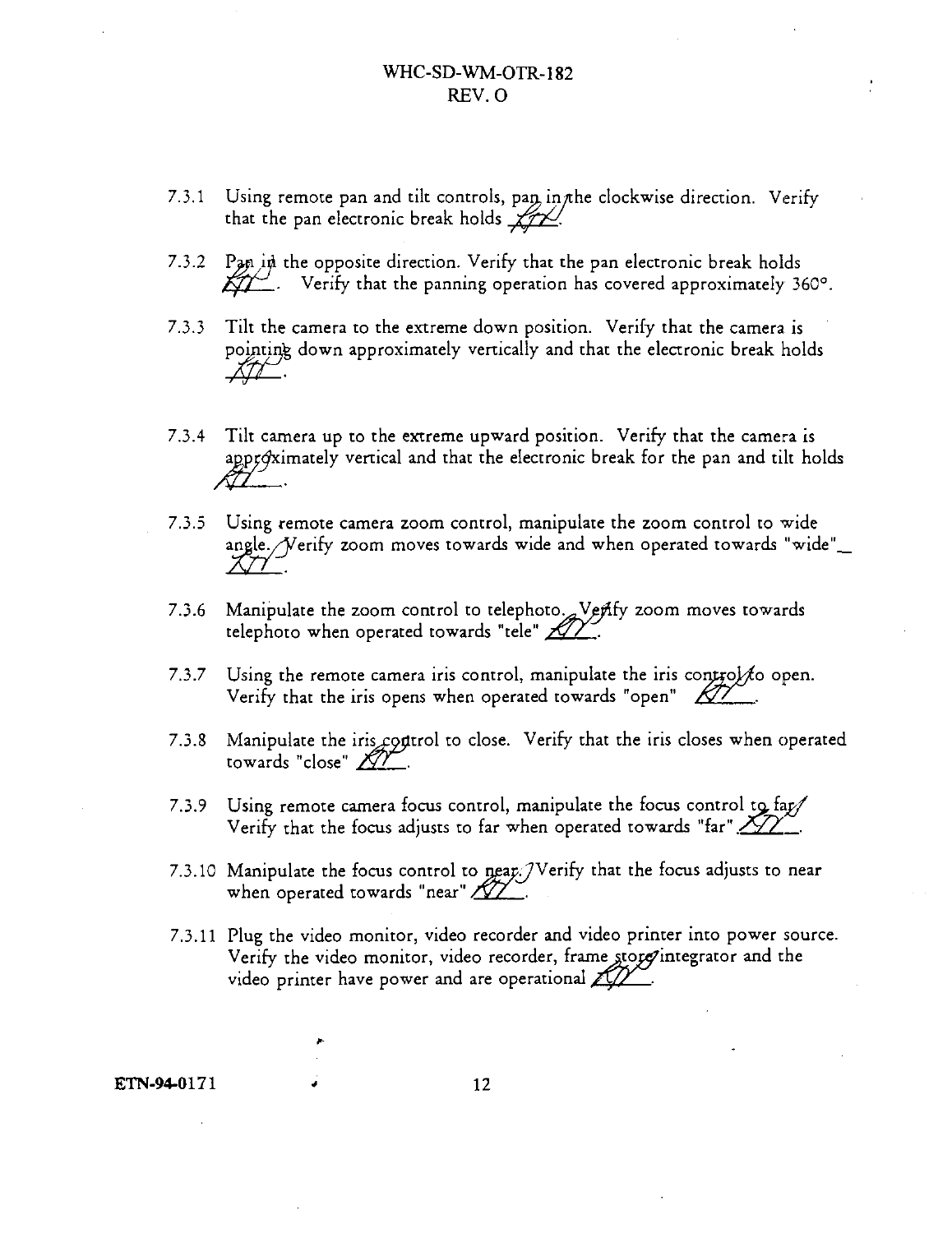7.3.12 Verify that there is a color image on the Video Camera System monitor located in the 241-AN-271 Instrument building  $\cancel{\cancel{11}}$ . Verify that color image is acceptable per QC and Camera Cog. Engineer.

*/LA,-* U- *R^/lt ^/M ~L*  $110 - 27 - 55$ En Nuevo **QC** /Date **77 1996 7 Julie 1996 7 Julie 1996 7 Julie 1996 7 Julie 1996 7 Julie 1996 7 Julie 1996 7 Julie 1996 7 Julie 19** 

7.3.13 Turn off valve PR-2 and allow the gas to bleed off to the setpoint on PS (low pressure switch) 10  $\pm$  2 in. w.g. Verify that power is no. longer being supplied to the pan and tilt and camera. QC signoff below that power was no longer supplied to pan and tilt and camera at  $10 \pm 2$  in. w.g.

$$
\frac{\mathcal{E} \mathcal{P} \cdot \mathcal{W} \cdot \mathcal{E} \cdot \mathcal{H} \cdot \mathcal{L}}{\text{QC} \qquad \qquad / \text{Date}}
$$

7.3.14 Step 7.3 is accepted *//)&&C4&S<sup>n</sup> SSE<sup>s</sup> YfXL* Engineer.

ETN-94-0171 13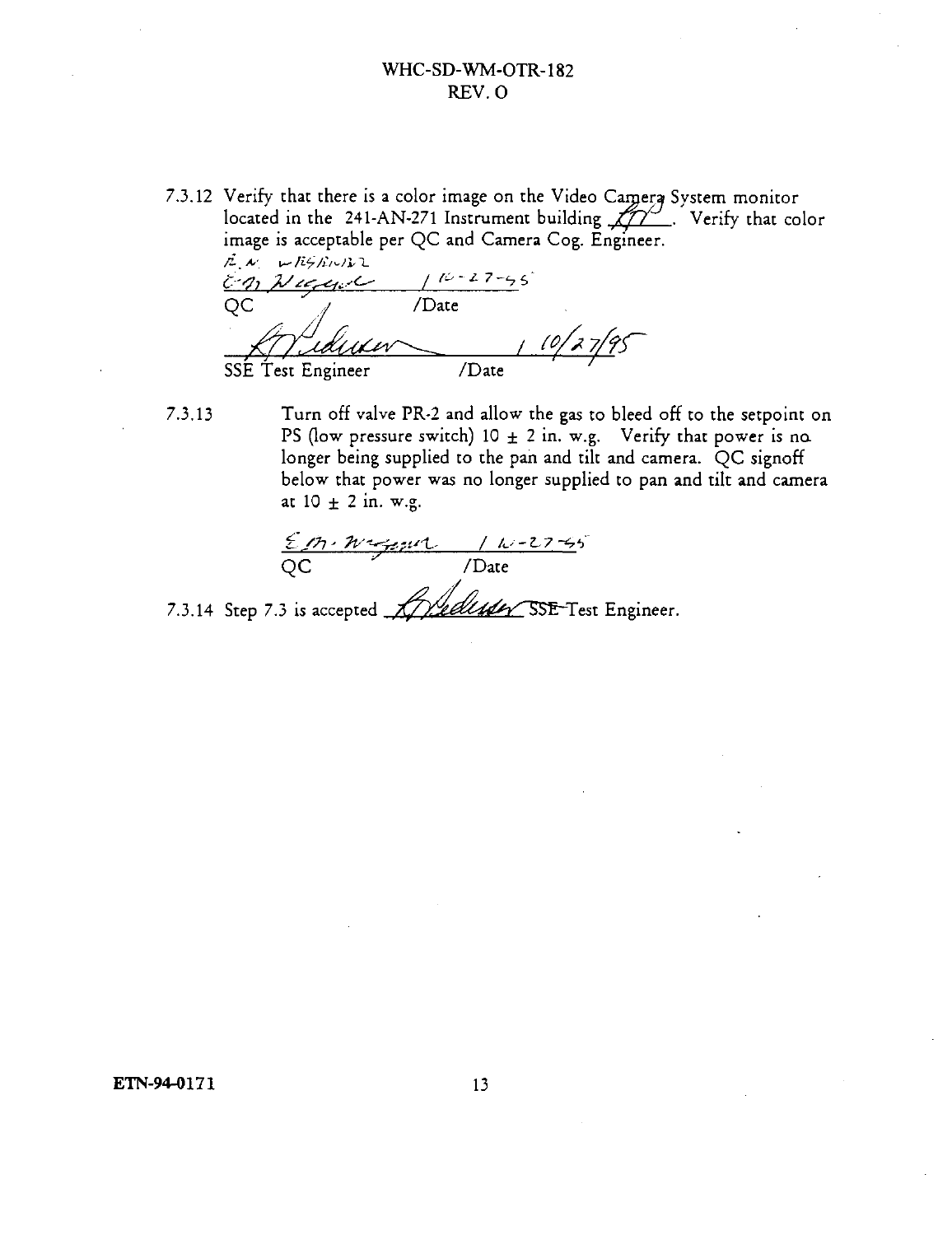# 8.0 EXCEPTIONS

| <b>ITEM</b> | <b>STEP</b> | PAGE | DESCRIPTION/REASON | DISPOSITION/<br><b>RESOLUTION</b> |
|-------------|-------------|------|--------------------|-----------------------------------|
|             |             |      |                    |                                   |
|             |             |      |                    |                                   |
|             |             |      |                    |                                   |
|             |             |      |                    |                                   |
|             |             |      |                    |                                   |
|             |             |      |                    |                                   |
|             |             |      |                    |                                   |
|             |             |      |                    |                                   |
|             |             |      |                    |                                   |
|             |             |      |                    |                                   |
|             |             |      |                    |                                   |

TEST APPROVED WITH EXCEPTIONS

SSE Test Engineer

 $\frac{1}{\sqrt{1-\frac{1}{2}}\sqrt{1-\frac{1}{2}}\sqrt{1-\frac{1}{2}}}}$ Quality Control *L*  $\overline{\phantom{a}}$ **Operations** Farm × ETN-94-0171 $14$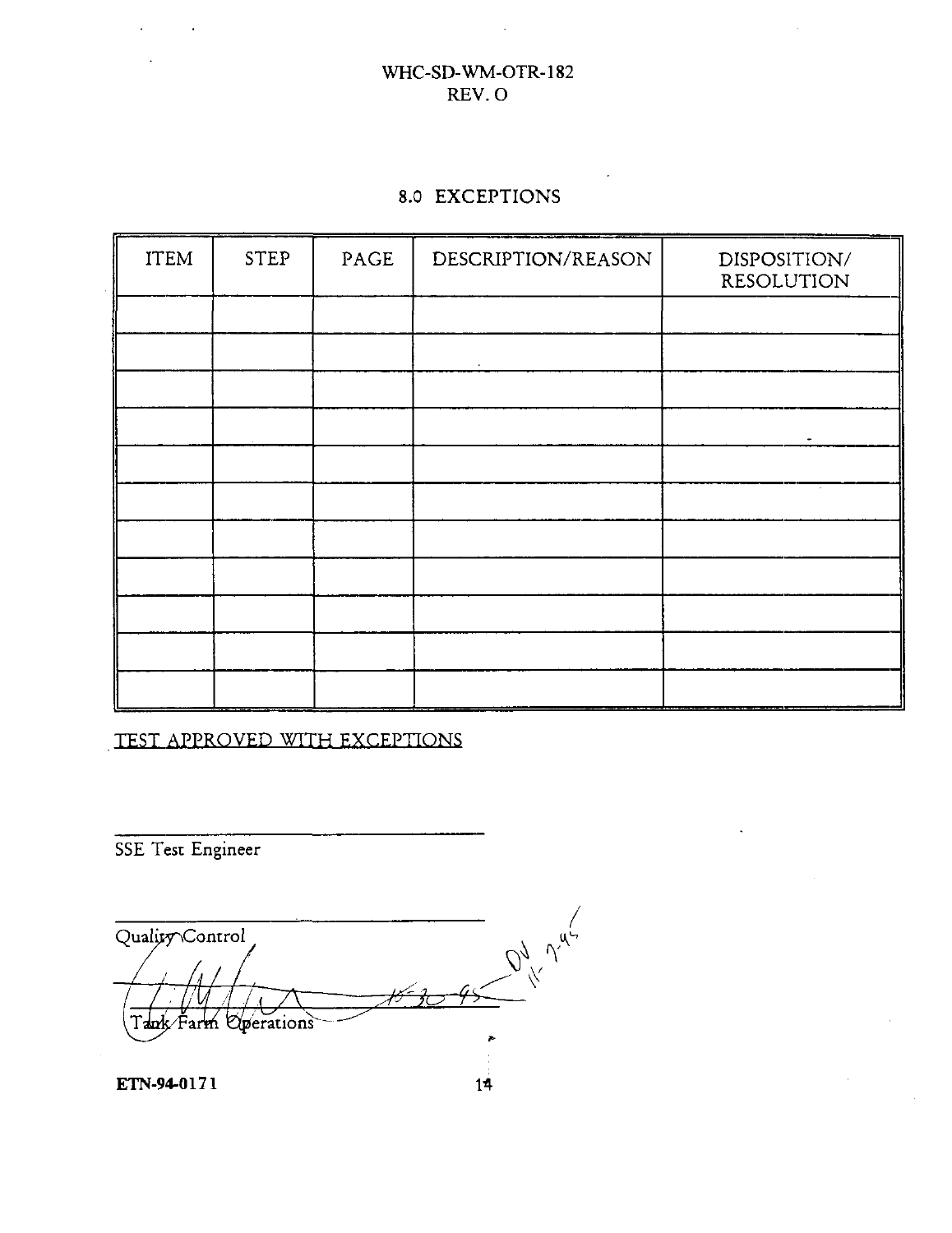# 9.0 RECORDS

 $\mathcal{A}$ 

 $\ddot{\phantom{a}}$ 

# DATA/VERIFICATION LIST

 $\mathcal{L}^{\mathcal{L}}(\mathcal{L}^{\mathcal{L}})$  and  $\mathcal{L}^{\mathcal{L}}(\mathcal{L}^{\mathcal{L}})$  and  $\mathcal{L}^{\mathcal{L}}(\mathcal{L}^{\mathcal{L}})$ 

| <b>NAME</b><br>PRINT                                                                                                                                                                                                                                                                                                                                                                         | <b>NAME</b><br><b>SIGN</b> | <b>INITIALS</b> | POSITION                                 | DATE           |
|----------------------------------------------------------------------------------------------------------------------------------------------------------------------------------------------------------------------------------------------------------------------------------------------------------------------------------------------------------------------------------------------|----------------------------|-----------------|------------------------------------------|----------------|
| $\frac{1}{2} \frac{1}{2} \frac{1}{2} \frac{1}{2} \frac{1}{2} \frac{1}{2} \frac{1}{2} \frac{1}{2} \frac{1}{2} \frac{1}{2} \frac{1}{2} \frac{1}{2} \frac{1}{2} \frac{1}{2} \frac{1}{2} \frac{1}{2} \frac{1}{2} \frac{1}{2} \frac{1}{2} \frac{1}{2} \frac{1}{2} \frac{1}{2} \frac{1}{2} \frac{1}{2} \frac{1}{2} \frac{1}{2} \frac{1}{2} \frac{1}{2} \frac{1}{2} \frac{1}{2} \frac{1}{2} \frac{$ | $\epsilon$ m Kuzavr        | ば               | $\mathcal{L}_i^{\tau_i}$ $\mathcal{L}_i$ | $10 - 27 - 55$ |
| $LT$ Pedersev                                                                                                                                                                                                                                                                                                                                                                                | Lediwi                     |                 | SSE Eng.                                 | $10 - 22 - 95$ |
| Je Casnesser                                                                                                                                                                                                                                                                                                                                                                                 | <del>≼√al ∡ll</del>        |                 | $SSE$ $EN$                               | 10/27/95       |
| <u> )AudW</u>                                                                                                                                                                                                                                                                                                                                                                                |                            |                 | $P_1 \subseteq \sqrt{OP} \ge$            | 10/27/95       |
| $K_{\text{max}}$ A, Dell                                                                                                                                                                                                                                                                                                                                                                     |                            | RAD             | Dest MG / East Informa                   | 11/10/95       |
|                                                                                                                                                                                                                                                                                                                                                                                              |                            |                 |                                          |                |
|                                                                                                                                                                                                                                                                                                                                                                                              |                            |                 |                                          |                |
|                                                                                                                                                                                                                                                                                                                                                                                              |                            |                 |                                          |                |
|                                                                                                                                                                                                                                                                                                                                                                                              |                            |                 |                                          |                |
|                                                                                                                                                                                                                                                                                                                                                                                              |                            |                 |                                          |                |
|                                                                                                                                                                                                                                                                                                                                                                                              |                            |                 |                                          |                |
|                                                                                                                                                                                                                                                                                                                                                                                              |                            |                 |                                          |                |
|                                                                                                                                                                                                                                                                                                                                                                                              |                            |                 |                                          |                |
|                                                                                                                                                                                                                                                                                                                                                                                              |                            |                 |                                          |                |

**ETN-94-0171** 15

 $\sim 10^6$ 

 $\bar{z}$ 

 $\overline{\phantom{a}}$ 

 $\hat{\mathcal{A}}$ 

 $\sim$ 

 $\sim$   $\sim$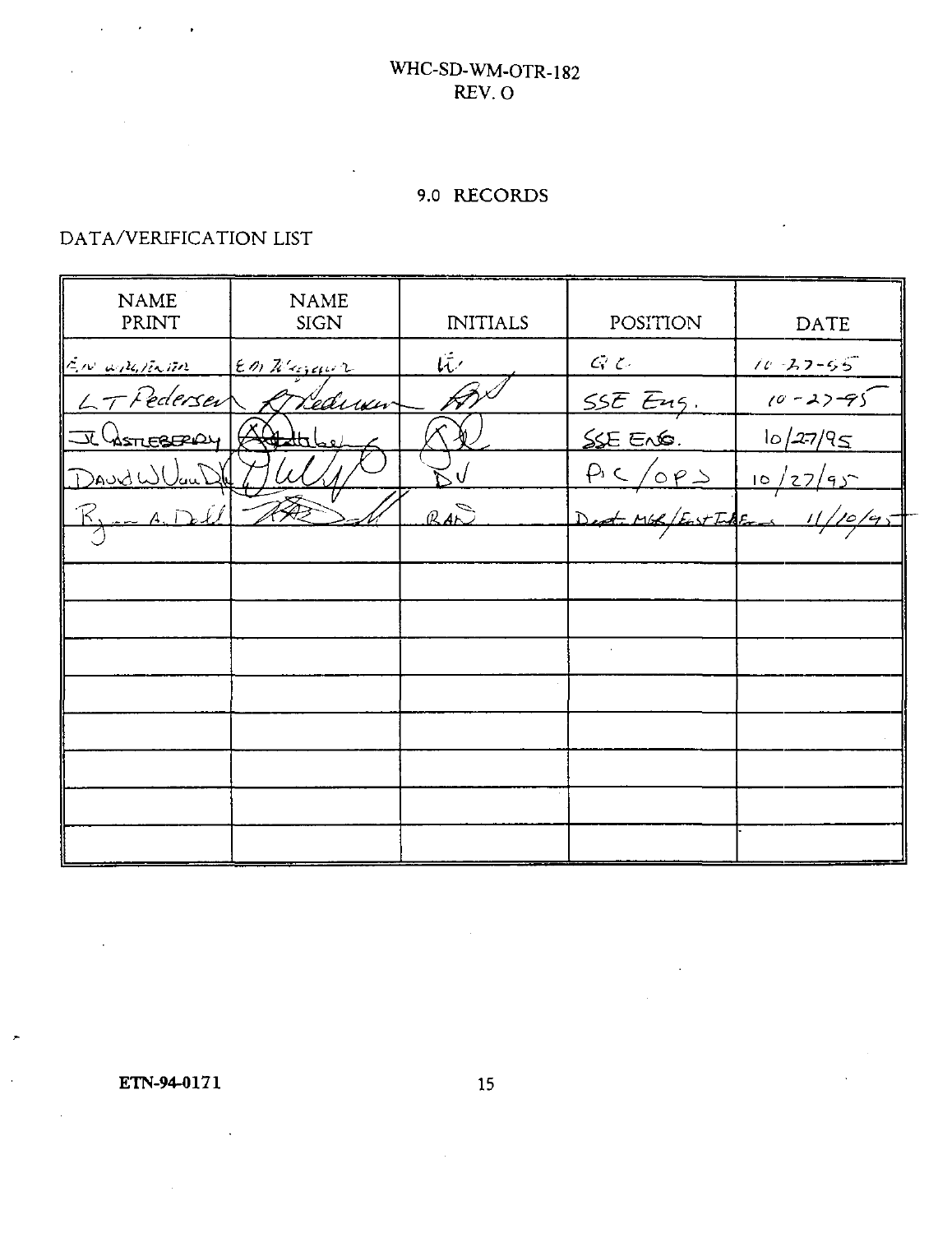#### **10.0 TEST EXECUTION RECORD**

| REFERENCE SECTION | ACCEPT / REJECT     | <b>REMARKS</b> |
|-------------------|---------------------|----------------|
| 6.1               | ACEEDF              |                |
| $6.2$             | $\epsilon$          |                |
| 6.3               | $\hat{\phantom{a}}$ |                |
| 6.4               |                     |                |
| 6.5               | $\omega_{\rm c}=1$  | $\sim$         |
| 7.1               |                     |                |
| $7.2$             |                     |                |
| 7.3               | $A$ ccnor           |                |
|                   |                     |                |

TEST WITNESSES:

10 -95

SSE Test Engineer / Date

E.M. WRGBpspr Wednes  $16 - 27 - 5$ Quality Control / Date Tank<sup>l</sup>Falm Operations //Date

#### **10.1 FINAL ACCEPTANCE**

Testing per this procedure is completed-satisfactorily and the caffiera is ready for installation and service.

'/0.  $^\prime$ GI 7  $\sqrt{\frac{1}{2}}$ East Tank Farm Manager

**ETN-94-0171** 16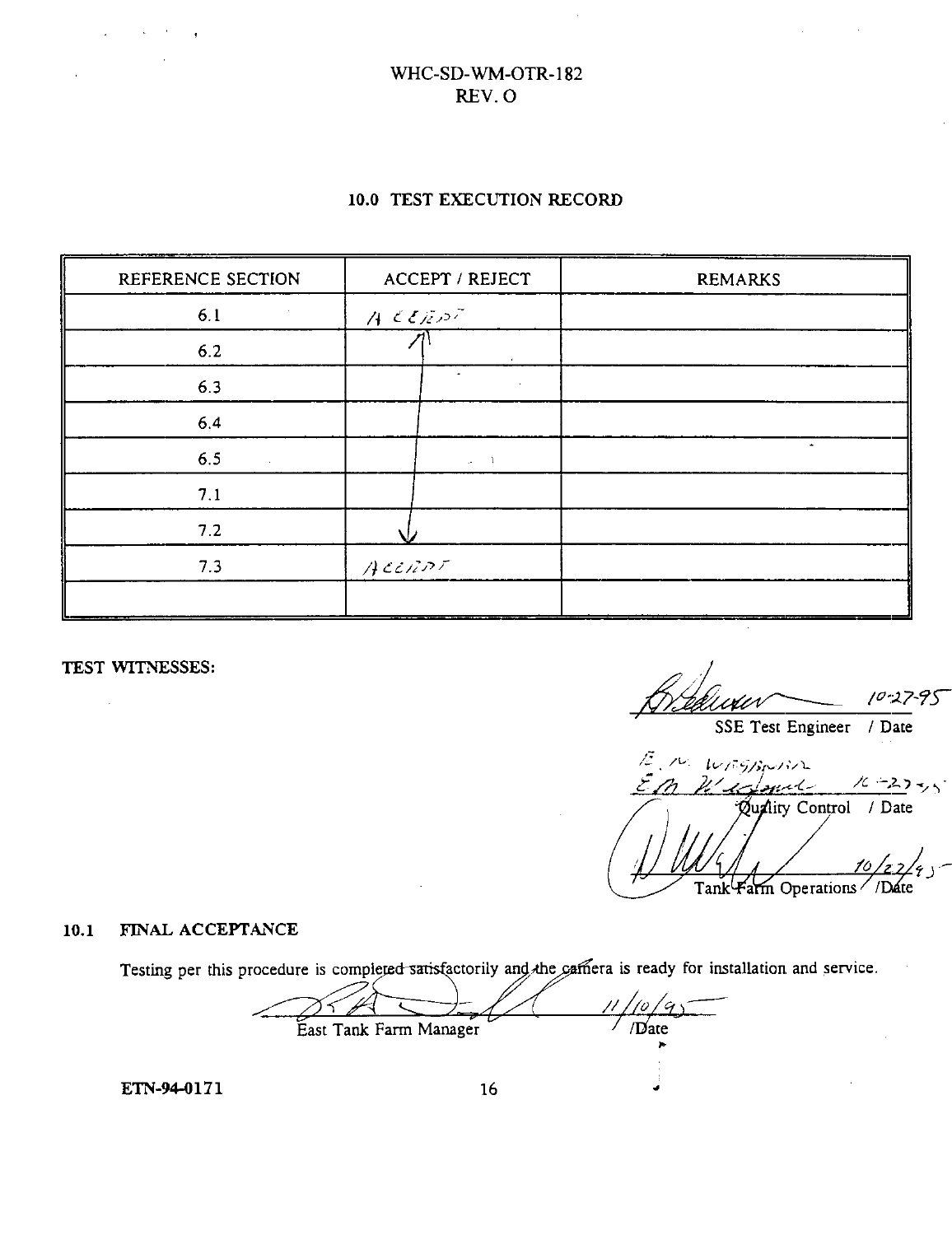#### 11.0 POST INSTALLATION TEST

Repeat sections 7.1, 7.2, and 7.3 of this procedure to ensure that the Tank Camera Purge System and Video Camera System are operating satisfactorily after installation of the camera into the 20" multi-flange located in riser 5B. During the performance of sections 7.2 and 7.3, verify that the flowrate is the same flowrate from (H-14-100157-7) as was established in Step 6.3.4 of this procedure. Any discrepancies found with the Tank Camera Purge System and Video Camera System in accordance with this section of the ATP/OTP shall be noted below. Section 11.0 shall not be complete without SSE Test Engineers signature.

 $11/7/95$ SSE/Test Engineur / Date

**ETN-94=0171** 17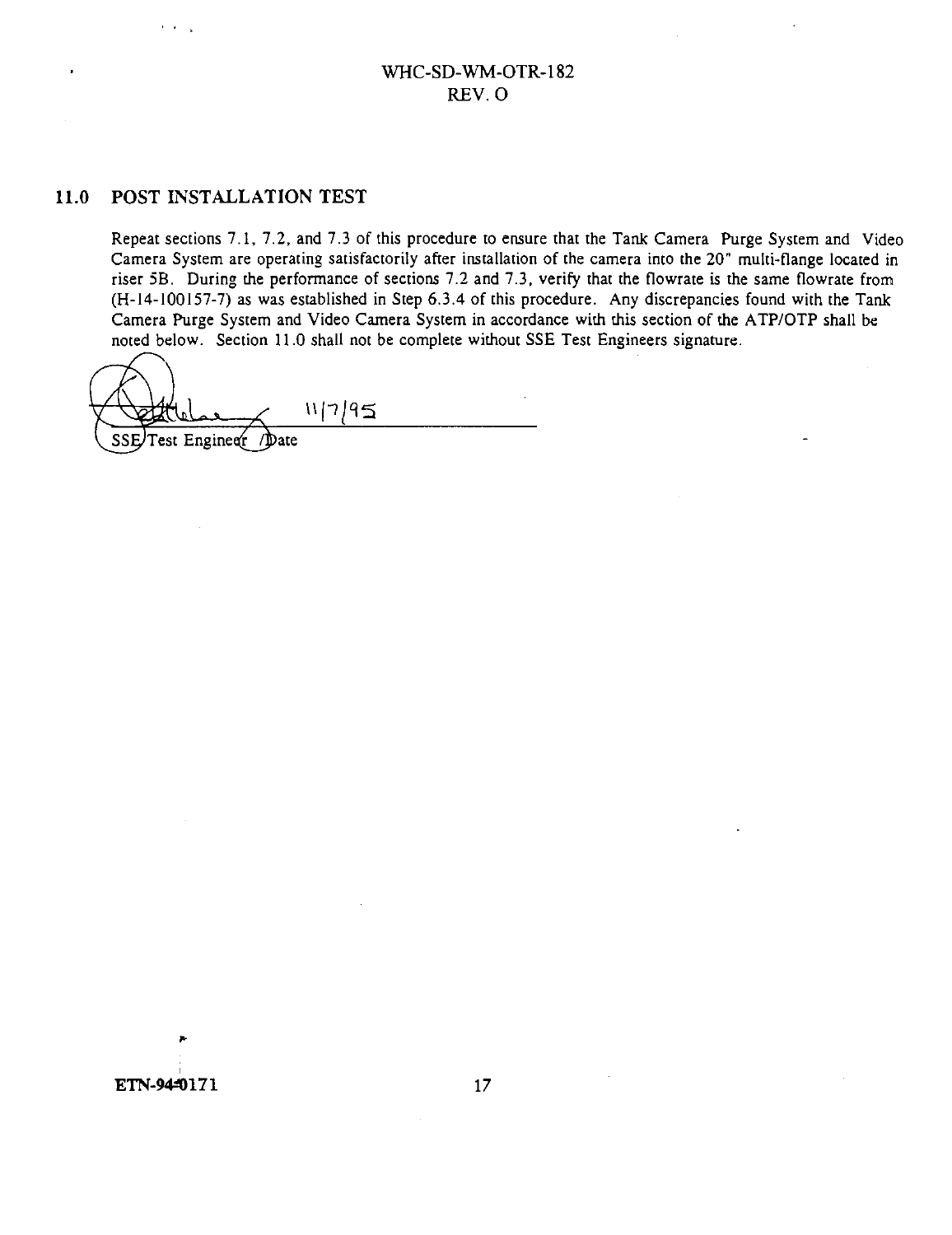Ŷ.



# **FIGURE 1**

**ETN-94-0171 18**

 $\mathcal{A}^{\text{max}}_{\text{max}}$